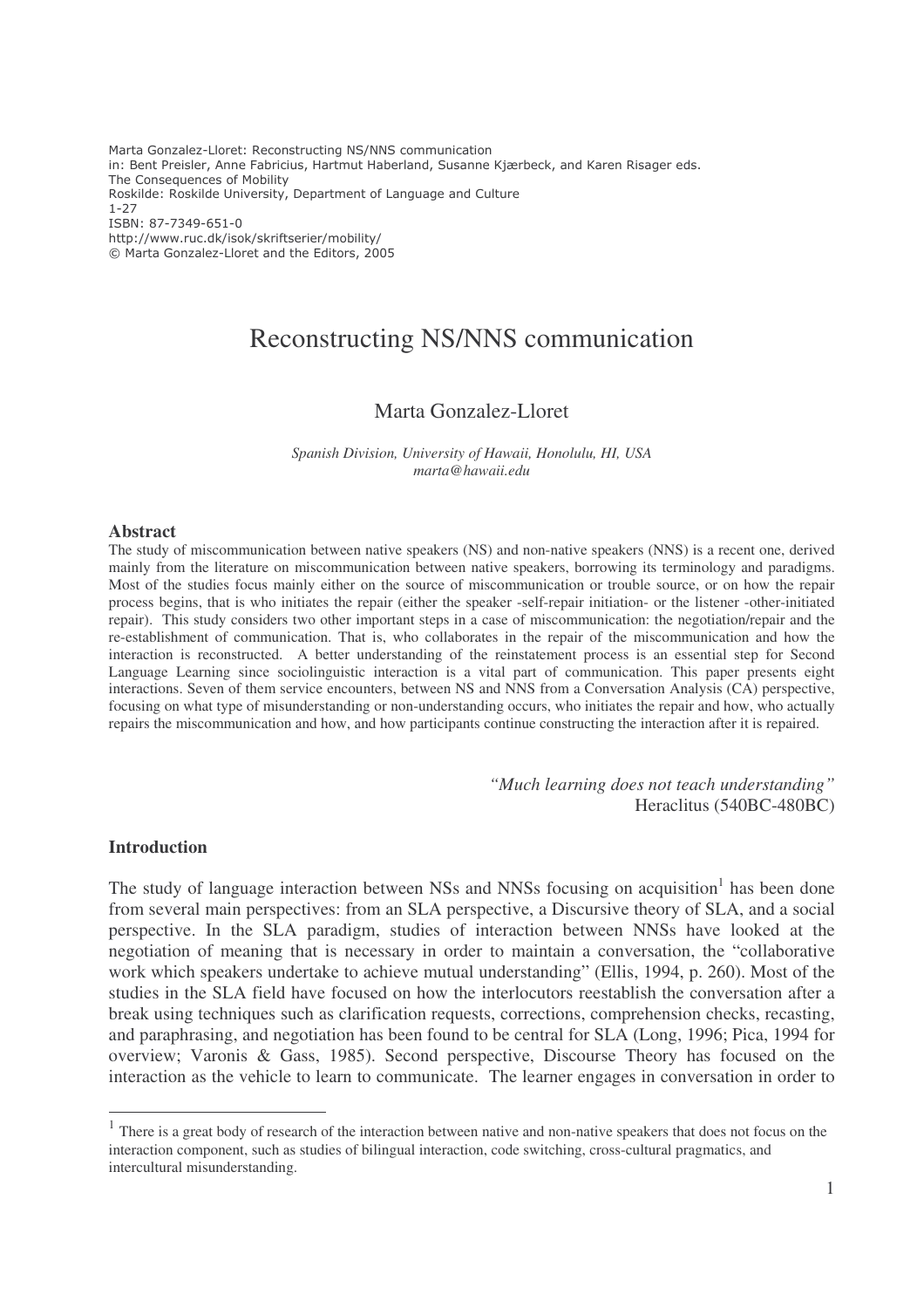learn how to 'do' conversation (Hatch, 1978; Schwartz, 1980). A third perspective considers interaction as a social practice shared by a group, in which a learner needs to acquire the ability to construct, reconstruct, and orient to the "structuring resources of the interacting" (Hall 1993, Ochs, 1991).

Most studies have looked at miscommunication in interaction from different points of view: from a linguistic point of view (Gass and Varonis, 1991; Pica, 1994; White, 1989), from a sociological point of view (Gudykunst & Ting-Toomey, 1990), from an intercultural point of view (see Banks et al., 1991 for overview; Hinnenkamp, 1987), from a pragmatic point of view (Gumperz, 1978; Hansell & Ajirotutu, 1982; Trosborg, 1987), and from a more eclectic view (Bremer et al., 1996; Coupland et al., 1991). Many of the studies on interaction have taken as their main subject of study the repairs of miscommunication, since they are the main realization of the miscommunication itself. Nevertheless, not many studies have looked at miscommunication as the premises for building an interaction, moving away from the negative perspective of the phenomenon to a more positive constructivist idea (Bremer et al.,1996; Drummond & Hopper, 1991; Koole & Thije, 2001; Ochs, 1991).

This paper takes communication breakdown as an integral part of interacting and learning to communicate in a foreign language, focusing mainly on reconstructing interaction as a form of second language acquisition. This approach has implications for the field of foreign language learning and teaching, since the teaching of "communication repair" is largely ignored in language classrooms and teaching materials.

# **What's in a name**

One of the main difficulties for a good understanding of the subject is the difference in terminology that is used across fields and authors to identify the same phenomenon, and the use of the same term for different phenomena. When talking about some problem on the communication flow of an interaction, we find terms such as 'miscommunication' (Gumperz & Tannen, 1979; Milroy, 1984), 'misunderstanding' (Gumperz & Tannen, 1979; White, 1989), 'non-understanding' (Bremer et al, 1996), 'communication break-off' (Gass & Varonis, 1991), 'Communication mix-up' (Tannen, 1975), 'communicative breakdown', and 'trouble' (Hinnenkamp, 1987).

Not only do the lexical terms present problems, miscommunication has been approached from different perspectives of communication with important conceptual divergence. See for example House, Kasper, and Ross (2003) introduction and illustration of different approaches in chapters. In this paper, 'negotiation' will be understood in Wagner's (1996) term, as co-constructed by the participants in each interaction.

Some authors have differentiated between 'non-understandings' (when the listener realizes s/he cannot make sense of what s/he hears either because of linguistic constrains or because the frame of reference in which they need to be understood is not clear), and 'misunderstandings' (when the listener achieves an interpretation which makes sense to her/him, but it was not what the speaker meant) Bremer et al., (1996). Nevertheless, these categories are not absolute, and from the researcher's point of view it is many times difficult to know how much of the utterance the listener has actually understood by looking at the interaction only. Since this paper uses a CA approach that looks at the interaction, and not to the participants' heads, this paper will not consider such a distinction.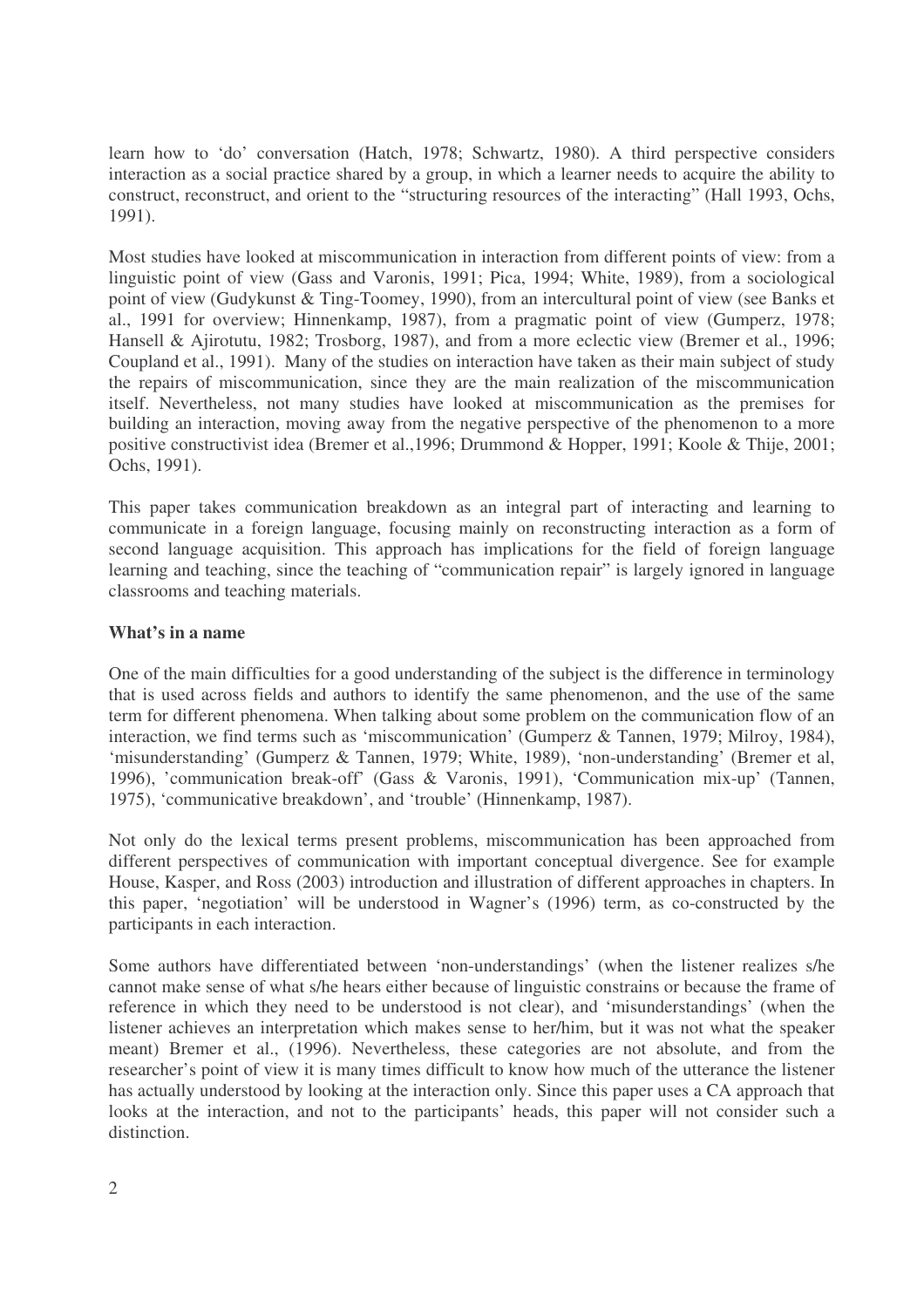## **Miscommunication**

In any type of interaction, miscommunication can exists due to different social backgrounds, perspectives, etc. In an interaction between NSs and NNSs the possibilities of miscommunication rapidly multiply. This is due to the fact that interlocutors don't share the same language, the same sociocultural rules of discourse, or a shared linguistic, cultural and personal background (Gass & Varonis, 1991; Gumperz & Tannen, 1979; Hinnenkamp, 1987). Nevertheless, the participants in an interaction will do anything they can to repair the miscommunication and continue the interaction. This is especially true in service exchanges such as selling/buying, since both parts have high interest at stake. The buyer wants some type of merchandise or service, while the seller wants the transaction to be successful for economic gain. If the flow of the communication is somehow interrupted, both parts have interests in resolving the situation. In this case the participants most likely will not let important breaks of meaning pass by, unless the break is irreparable, in which case one of the parties will miss their purpose on the interaction, and the interaction will come to an end.

A recent TV commercial for a checking bank-card illustrates this point. Yao Ming, a famous NBA Chinese basketball player, is in a shop in New York. He approaches the counter to pay for a statute of liberty souvenir. The shop assistant is a young girl, in her 20s. Two other employees are there as well as two other young customers (in their 20s). At the end Yogi Berra, a famous baseball player, approaches the counter. VOV corresponds to the voice over of the announcer.

| 1. | Yao:         | can I write a check?                                                                         |
|----|--------------|----------------------------------------------------------------------------------------------|
| 2. | Girl:        | yo. (.) (pointing at sign behind the counter that says "absolutely no checks"))              |
| 3. | Yao:         | $\gamma$ yao (.)                                                                             |
| 4. | Girl:        | $\downarrow$ yo::                                                                            |
| 5. | Yao          | $\downarrow$ Yao ((pointing at his name on his jacket))                                      |
| 6. | Girl:        | ((making a sign with hand to another employer)) $\gamma$ yo                                  |
| 7. | Emp1:        | yo. ((nodding of head))                                                                      |
|    | 8. Yao:      | can I wrote a check?                                                                         |
|    | 9. Emp1:     | $\uparrow$ yo::: ((pointing at sign))                                                        |
|    | 10. Yao:     | $\gamma$ yao::=                                                                              |
|    | 11. $Emp1$ : | $=$ yo::::::: ((pointing at sign))                                                           |
|    | 12. Guy1:    | ((grabbing friends arm and pointing at Yao)) yo,                                             |
|    | 13. Yao:     | ((to the young guys)) Yao                                                                    |
|    | 14. Guy1:    | [YO:::                                                                                       |
|    | 15. Guy2:    | [YO:::                                                                                       |
|    | 16. Yao:     | ((to both guys)) YAO                                                                         |
|    | 17. Emp2:    | $((to Yao))$ < yo >,                                                                         |
|    | 18. Yao:     | can I write a check?                                                                         |
|    | 19. Emp2:    | ((tapping on the sign)) < yo.                                                                |
|    | 20. Yao:     | [hhhh ((leaving the statute of liberty on the counter and leaving))                          |
|    | 21. VOV:     | <[next time use your ((name of card)) instead of cash it'll get you in out and on with life> |
|    |              | (Yao leaves the store and Yogi Berra enters)                                                 |
|    | 22. Girl:    | ((point out at sign)) yo.                                                                    |
|    | 23. YB:      | gi ((with check book in hand to purchase a gigantic baseball ball))                          |
|    | 24. Girl:    | ((shrugging her shoulders))                                                                  |
|    | 25. YB:      | $y_0(.)$ gi                                                                                  |
|    | 26. Girl:    | $((sight))$ $\gamma$ yo: $((calling the other employer with a hand movement))$               |
|    |              | (transcription by researcher from Visa commercial, aired at Super Bowl 2003)                 |

This example shows an irreparable communication break, which leaves the NNS, Yao, frustrated, and the shop assistant with a sensation of failure (in line 26 she sights when confronted with the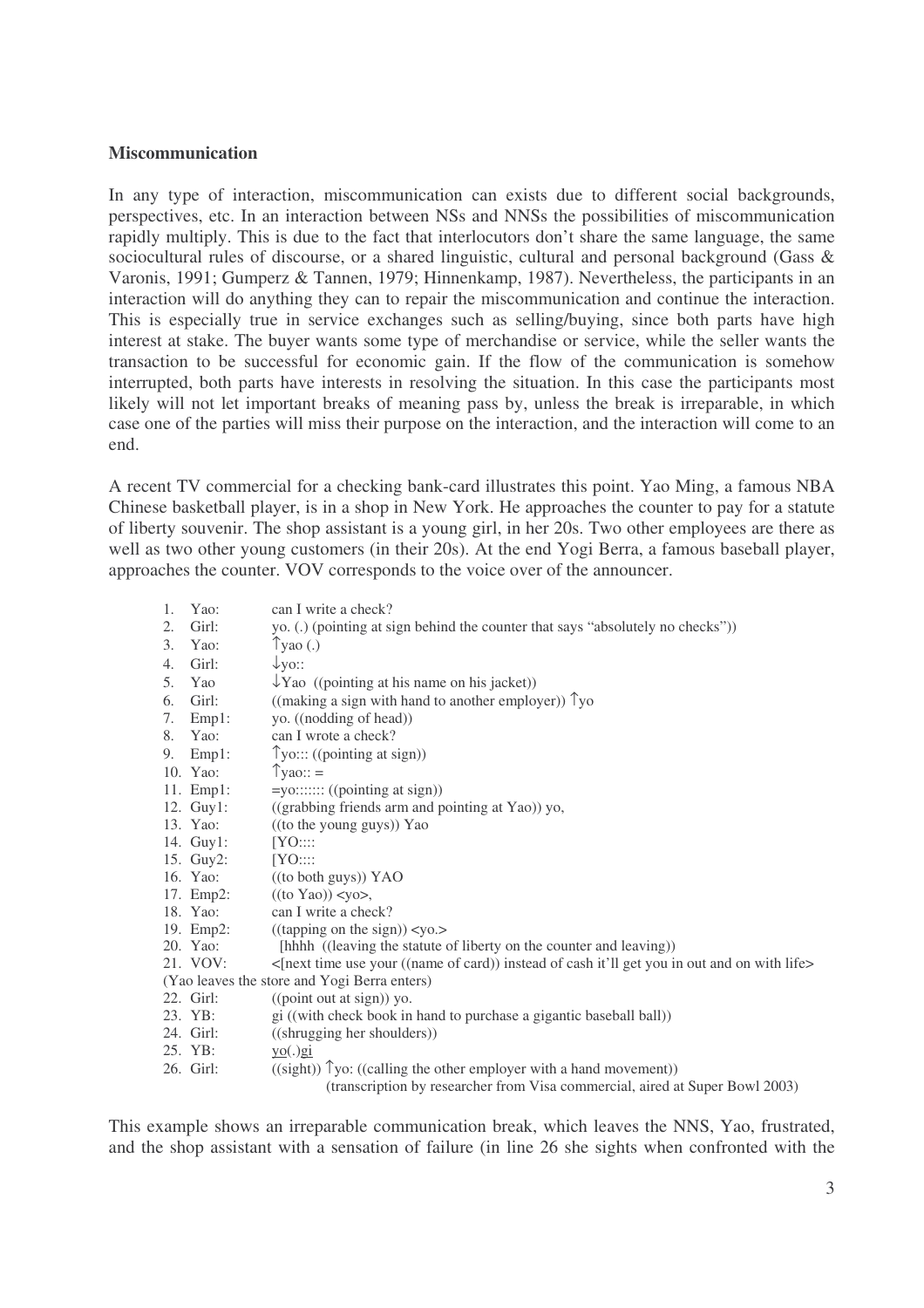same conversational situation again). This is actually quite a comical example, but for a NNS learning a language it can be a traumatic experience that would influence her/his motivation for learning the language.

This paper looks at miscommunication between NS/NNS from a co-construction of interaction framework, considering not only linguistic intervening factors but social factors too. A social perspective on language acquisition considers not only the language improvement, but also the process by which learners become culturally competent members of a language community. A constructivist theory defends that participants learn by "constructing" their knowledge, it implies that each member of the interaction brings her/his own expertise, skills and backgrounds to carry the interaction and solve any problems (Wenger, 1998). In an interaction between NNS/NS, the NS is the expert member of the language community at the 'center' of the community, while the NNS is new and 'peripheral', but still participating (Lave & Wenger, 1991). It is through the interaction that the NS will eventually move towards the center of the language community, becoming more linguistically and socially competent. This idea of social participation for cognitive development can be traced back to Vygotsky's idea of an essential link between social transmission and cognitive development (Vygotsky, 1986).

The purpose of this paper is not the study of the miscommunication process per se, but the way in which NS and NNS interact to rebuild the flow of communication, and how the communication continues after the order is re-established, a point that has never, to my knowledge, being studied before. In order to study the repairs and continuation of communication, we need to look at the miscommunications, why the interaction flow breaks, how the participants try to repair it, many times unsuccessfully, and how the communication is re-established.

# **Types of miscommunication**

Although some authors have proposed that language is not an important factor in miscommunication, stating that 'purely linguistic competence in terms of command of the language spoken cannot be held responsible for communication trouble' (Hinnenkamp, 1991, cited in Bremer, 1997, pg. 37), the interaction between NS/NNS is largely affected by the language command of the NNS. For this reason, this paper looks at several types of misunderstandings, both grammatical and sociocultural. From this perspective, Gass & Varonis, (1991) presents miscommunication as both a grammatical and sociocultural phenomenon. For them (as well as Milroy, 1984), miscommunication occurs when there is a mismatch between the speaker's intention and the hearer's interpretation. As subcategories of miscommunication, they distinguish *misunderstanding* which implies different semantic analysis by the speaker and hearer (Bremer et al., 1996; House, Kasper, & Ross, 2003), and *incomplete understanding* in which one or both of the participants recognize that there is a problem in the communication. This concept is what Bremer et al. term 'non-understanding,' although for Bremer et al. it is the listener that realizes that the communication is not being effective.

At this point, when the participants in the interaction try to solve the problem that has risen, *negotiated communication* occurs, which may result on the solving of the miscommunication or in a total lack of understanding*. Grammatical miscommunication* includes the phonological, morphological, syntactic, and prosodic systems of the languages. Gass and Varonis (1991) present an interesting case in which two Filipino nurses, with L1 Tagalog, were accused of murder, by injecting patients with a drug, based on circumstantial evidence and the nurses' discrepancies in testimony. A close analysis of the grammatical differences between Tagalog and English show the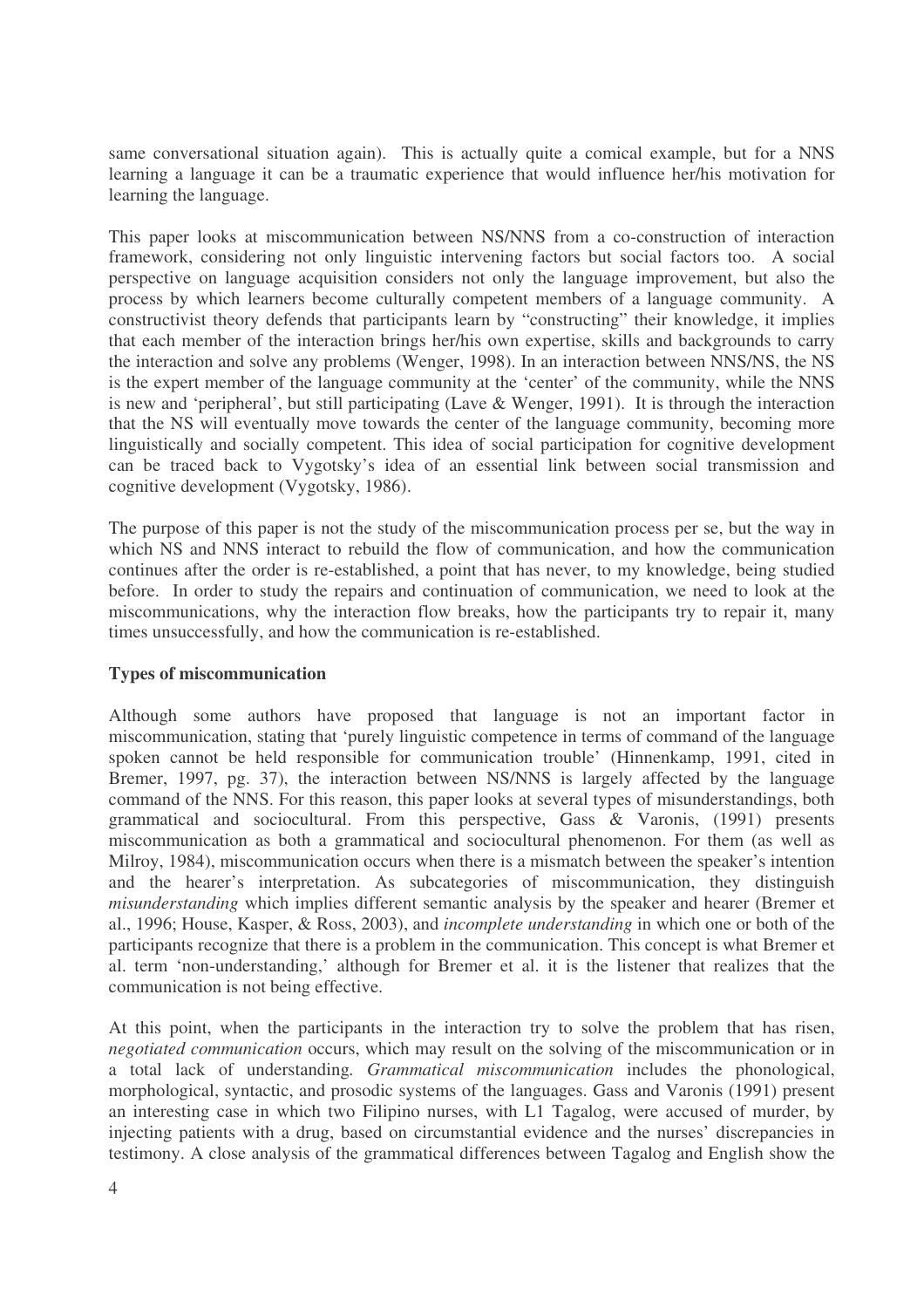difference in verb aspect and tense marking. The example shows the difficulties in the language that the nurses encountered during the interrogation.

- 1. Q: So are you saying that some time during that time you learned about Pavulon?
- 2. A: Yes
- 3. Q: And what else did you learn about Pavulon, other than it was given at surgery?
- $\rightarrow$ 4. A: Are you asking me about what I know about Pavulon in the summer of '75 or what I know about Pavulon at the present time, after hearing all theses experts?
- $\rightarrow$ 5. Q: What you knew about Pavulon at that time.
- 6. A: I know a little about Pavulon
- $\rightarrow$  8. A: I know it is used in anesthesia. 7. Q: What did you know about it?
- 9. Q: Why? Or, what else do you know about it?
- $\rightarrow$  10. A: When I work in ICU, I learn that it's used to patient to relax. It's a muscle relaxant. The patient should be on respirator and it should be ordered by a doctor.

(from Naylor, 1979, pp. 5106-5107, transcripts; cited in Gass and Varonis, 1991)

Even in a transcription lacking important prosodic information, and probably phonetic accuracy in the defendant's use of language, we can see in line 4 the confusion of the defendant about the tense of the verb employed by the lawyer. This is understandable considering that Tagalog is a language which marks the verbs for a rich system of aspect such as beginning and end of action, but not of tense, which is not marked in the verb. Therefore, for the Filipino nurse 'know' and 'knew' are only distinguishable by the action being terminated, 'knew' would mean 'knew but not any more', more like the English 'had known', 'know' on the other hand means 'still in progress'. After her question on line 4 and the lawyers recast of the past form in line 5, she still does not take on the past form of the verb (line 6), and continues to use the present tense for what it should have been the past tense (line 6, 8 and 10). This is also probably due to the fact that it is not a salient form in this dialogue, since most of the times it is in a question form, in which the past is then marked by the modal 'did' and not the verb itself. All the changes in verb tenses lead the jury to think that her testimony was full of inaccuracies. This is without doubt a tragic example of grammatical miscommunication, and it shows how important linguistic expertise in a court cases can be. *Sociocultural miscommunication* occurs when [the] "NS tends to attribute NNS a knowledge of sociolinguistic rules of interaction based on a demonstration of familiarity with the purely linguistic rules". This type of communication is common when the NNS is highly proficient. An example from Tannen (1975) illustrates this type of miscommunication.

| NS (wife):            | Bob's having a party. Wanna go?                             |
|-----------------------|-------------------------------------------------------------|
| $NNS$ (husband): $OK$ |                                                             |
| NS:                   | (later) Are you sure you want to go?                        |
| NNS:                  | OK, let's not go. I'm tired anyway.                         |
|                       | (From Tannen, 1975, cited in Gass & Varonis, 1991, pg. 131) |

In this example the wife, in line 3, uses a direct tone with her husband to not impose the invitation on him, but he interprets it as an indirect way of communicating that she doesn't want to go, and he answers negatively in order to please her, contradicting his first answer and creating a confusing situation for his wife. This situation may not only rise between Ns and proficient NNS but also between NNSs.

When describing misunderstandings we need to consider *what* was not understood and *why* it was not understood, we can usually not talk about one single cause of non-understanding, but a group of factors with more or less impact (Bremer, 1996). It is also important to consider these questions from both a linguistic and a social point of view.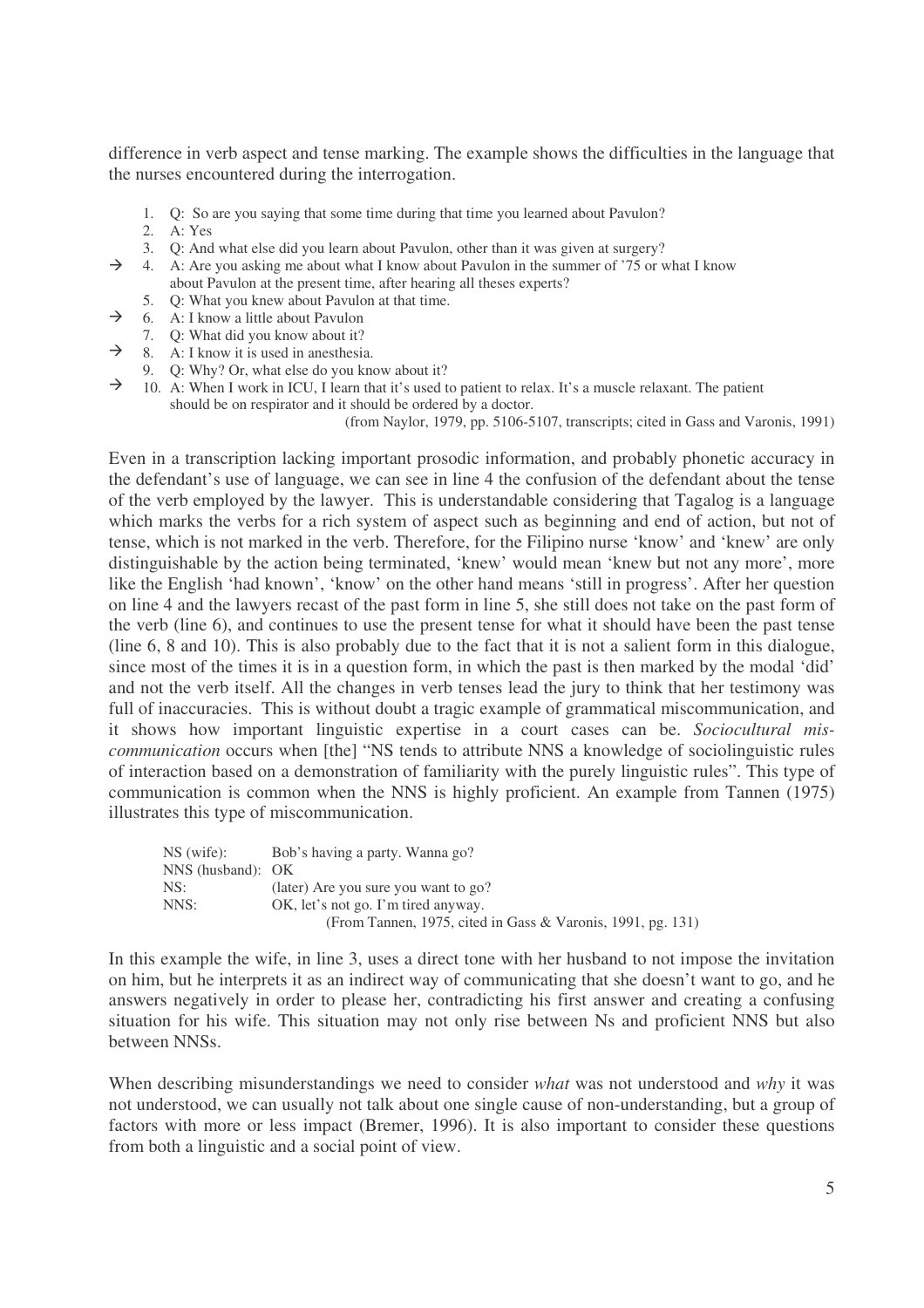## **Types of repair-initiations**

According to Hinnenkamp (1987), repair does not equal error correction. A repair guarantees the normal flow of conduct and order in the interaction (Goffman, 1971). Following Schegloff, Jefferson and Sacks (1977) a 'repair' is a "practice for dealing with problems or troubles in speaking, hearing, and understanding the talk in conversation (and in other forms of talk-ininteraction, for that matter)" (Schegloff, 2000, pg 207). For them an integral part of repairs is its organization, who initiates the repair and when. They propose that repairs can be initiated by the speaker of the problematic source or 'trouble source' (TS), 'self-initiated repair' or the listener 'other-initiated repair'. Although in their 1977 paper, Schegloff et al. claimed that other-initiated repair usually follows the TS in the next turn ('next turn repair initiations' or 'NTRs'), following research by Wong (2000) which showed that repairs in data between NS and NNS did not always occur in the next turn position. We need to take these results with caution, though, since we don't know to what extent these results apply to other NNS than the Chinese-English speakers in the corpus. More recently, Schegloff (2000) investigated more native speaker data and modified his framework to include cases in which the repair does not occur in such a position. For this paper, I would incorporate Schegloff's (2000) terminology for the analysis of repairs. In addition, I will use the terms 'Repair Success' (RS) to evaluate the 'repair-initiation' attempts. Tzanne (2000), presents a list of the possible repair-initiation strategies, although she refers to them as 'repair attempts'. She presents three groups: the first group includes direct repair-attempts, the second group repairs by hinting, and the third group points out the possibility of avoidance. See Figure 1.

#### **Direct repair-attempt**

[1] Speaker rebukes hearer in offensive manner

- [2] Speaker starts RA by referring to hearer's inability to understand
- [3] Speaker corrects in form 'Not X, Y' or 'No, Y.'
- [4] Speaker corrects in form 'Y.' (*repetition, reformulation of TS, rephrasing*)
- [5] Speaker corrects as in [4] and elaborates
- [6] Speaker starts RA by accepting responsibility for misunderstanding

#### **Repair by hinting**

- [7] Speaker leaves RA unfinished before correction
- [8] Speaker invites hearer nonverbally to reconsider interpretation
- [9] Speaker offers corrections in indirect way

#### **Repair-attempt avoidance**

[10] Speaker replaces repair-attempt with apologies [11] Speaker avoids addressing the misunderstanding

Figure 1. Repair attempt strategies (Tzanne 2000:200, text in italics added).

In addition to these strategies, this paper will consider 'clarification requests' and 'confirmation checks' [12] as a type of other repair-initiation, since it is produced in a moment in the interaction when non-understanding is present.<sup>2</sup> Examining these moments of communicative difficulty acts as a 'magnifying glass' for analyzing how both parts come to some type of understanding (Bremer et al., 1996).

 $2$  Some researchers (Hosada, 2000), don't consider request for confirmation as addressing a type of misunderstanding because they don't really address "problems" in the communication.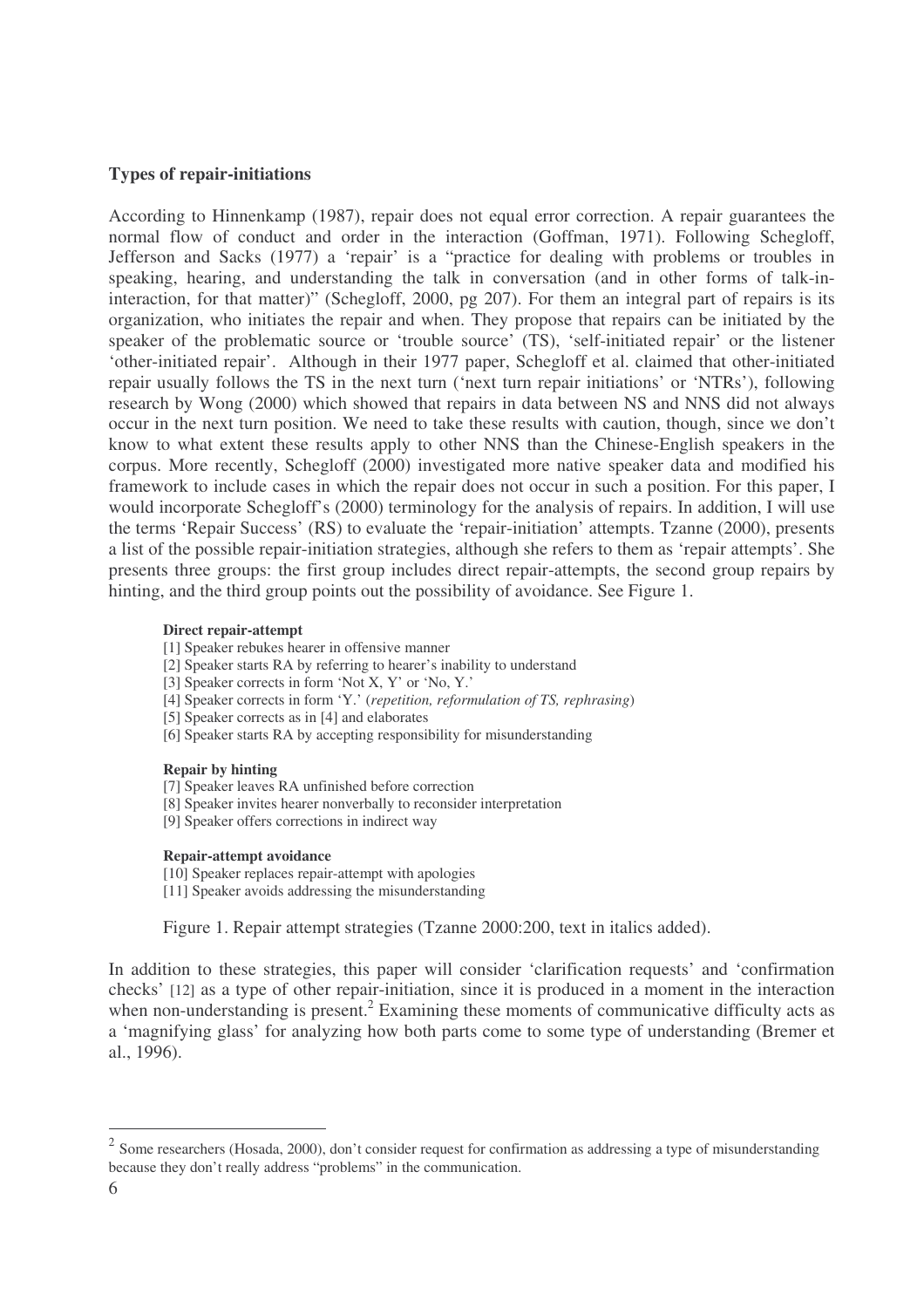Another consideration when looking at the location in which the repair-initiation starts is the idea that the longer the distance between the repair initiation opportunity and the repair-initiation the harder it is to re-establish the communication (Drummond and Hopper, 1991; Hinnenkamp, 2003). Their examples of telephone conversations (between NSs) show that when the repair is initiated by the same speaker (self-initiated repair) it is usually done in the same turn, before the interlocutor speaks, this does not require any type of intervention from the interlocutor, since there is not a real break of communication or need of negotiation. When the problem is pointed out by the hearer (other-initiated repair) right after the TS, it is usually done in the form of a clarification request, confirmation request, restatement with a change of prosody, etc. If the distance is larger than the fourth turn, the clarification needs to be more specific, usually with reference to the TS, and frequently takes to 'stacked repairs'. For a framework that categorizes miscommunications considering the repair that usually follows see Hinnenkamp (2003).

# **Co-constructing the interaction**

Vasseur et al. (1996) propose that although the difficulty of the discourse is an important factor in building an interaction, "it is the attitude and discourse behaviour which often makes the difference.", "the interactions are, we reiterate, jointly constructed." (pg, 92-93). They present the same speaker in different situations and how sometimes she comes out of the interactions frustrated and without having accomplished her goal while other times she manages to carry on a satisfactory exchange. There is a main difference between Vasseur's study and this study in that their study involved minority groups of NNSs from a perspective of relations of power and gatekeeping encounters, while the participants in this study were not in a socially marked position, other that that of being tourists. All except one of the interactions presented here are service interactions, in which the distribution of power is more even. Both client and seller have a stake in the interaction. It is important for the client to be successful to acquire a product and for the seller in order to make a sell and possibly make a client. In spite of social and linguistic differences, buying and selling exchanges are based on some common knowledge of the world. This is an everyday type of exchange with common patterns of interaction, which can probably be followed by the participants, given their common knowledge. It seems that this activity is an optimal setting for the construction of a common "discursive interculture" (Koole & Thije, 2001).

As part of the collaborative process of communication, when the NS realizes that s/he is talking to a NNS with low command of the language, s/he usually modifies her/his language, this is known as 'foreign talk'. As part of this modification, the NS may make use of different language strategies, such as language simplification, topicalization of salient elements, repetition, and emphasis (Hinnenkamp 1987; Roberts, 1996). The NS may also revert to previous knowledge of a similar interaction (Bremer & Simonot, 1996) and/or other non-verbal strategies such as body language. This study looks at the data and analyzes if the NSs in each case are using such strategies when communicating when the NNS, and how these contribute to the co-construction of the interaction.

# **Research questions**

To summarize, the main research question this study tries to answer is: How do NS and NNS reconstruct service interactions when there is a non-understanding or misunderstanding?

In order to answer this question, four steps during the interaction need to be considered and four questions answered: Q1: How do misunderstandings occur (the type of misunderstanding); Q2: Who attempts to repair the miscommunication and how do they initiate the repair (the type of repair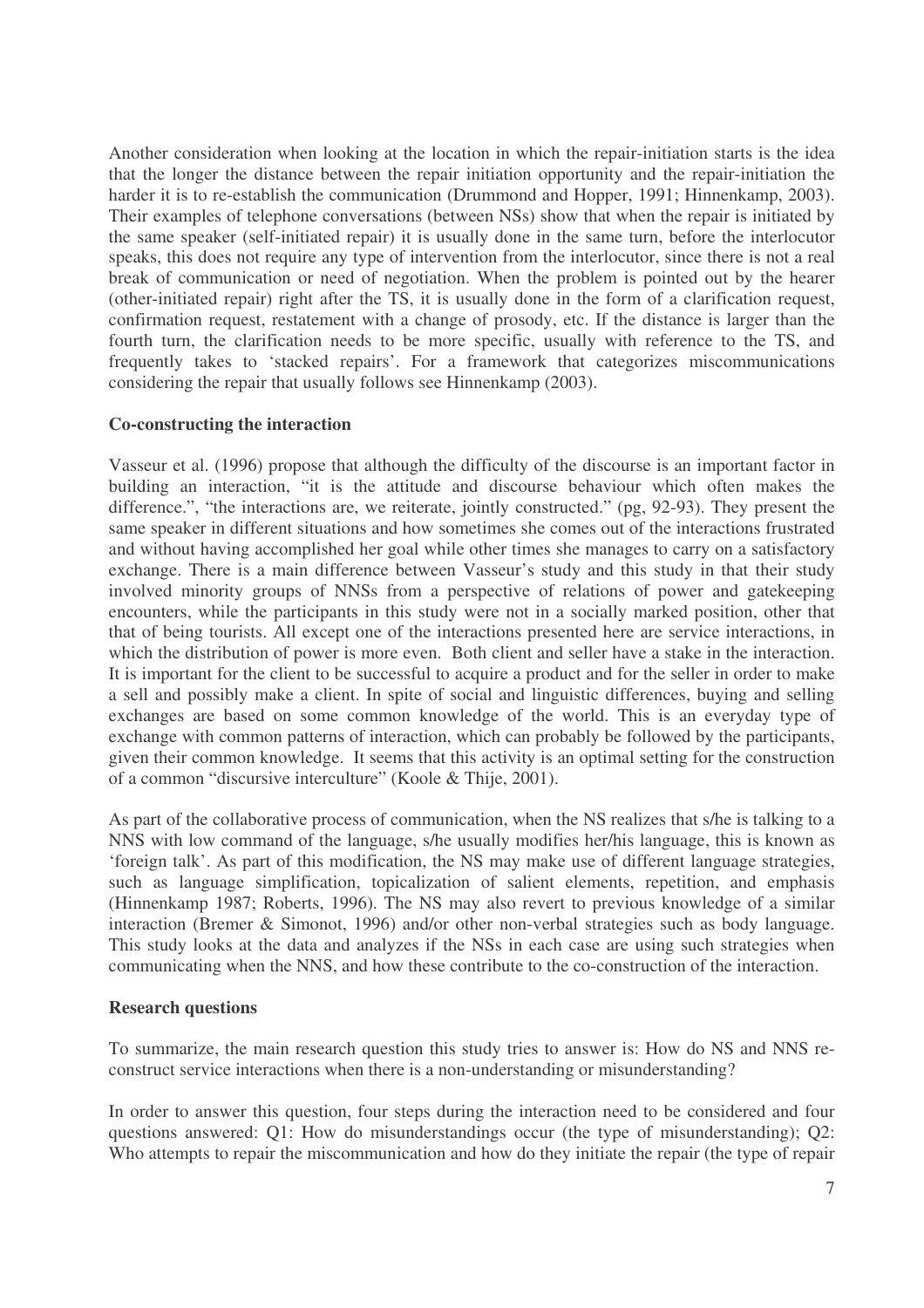initiation); Q3: Who repairs the misunderstanding and how is it done (the repair process); and Q4: What happens after the misunderstanding is repaired (the re-building of the interaction).

# **Method**

The data for this study are based on seven conversations between native speakers of Spanish and native speakers of English, learners of Spanish. Six are service exchanges, while one is a private conversation. The L2 Spanish participants were between the ages of 22 and 28 and were part of a study abroad program in Spain. The students can be classified as intermediate students although their conversational abilities are different. The female student has taken more than six Spanish courses at an American University and she is working towards a degree in Spanish. This was her first experience at a Spanish speaking country. The male student has only taken one class but has visited the country regularly to visit family and friends. Although miscommunication can be due to negative stereotypical views of groups (Hewstone & Giles, 1986; cited in Bank et al., 1991), this was not considered one of the possible reasons in these data because both students involved in the interactions did not look like "typical" American students, and their L1 accent when speaking L2 was not easily identifiable.

The conversations varied between 2 minutes and 18 minutes. All the conversations were recorded with a small digital recorder. The students carried the recorder with them and were asked to record their service encounters during several days. The NSs were not aware they were being recorded. Transcription and conventions were adapted from the work of Ten Have (1999). (Translation by the author).

# **Conversational Analysis**

The analysis of the data was done using a Conversational Analysis (CA) approach. There is a growing number of studies in the field of NS/NNS interaction that use a CA approach (see Atkinson & Heritage, 1984; Boden, & Zimmerman, 1991; Wong, 2000), and especially of conversation interactions that are not "casual" conversation but have a purpose and/or are embedded in institutions or daily practices (Firth, 1996).

Conversational Analysis (CA) was adopted for the examination of the data because a detailed analysis of the order of the data helped to find the sources of "trouble". CA brings to the analysis the notion of 'intersubjectivity', how participants in social interaction use resources to achieve understanding and show comprehension of it. The detailed analysis of CA allows to look at the verbal and non-verbal communication used by the participants to make sense of each other and show involvement in the conversation (Roberts, 1996). CA reveals when the participants themselves refer to a problem of communication, which is something imperative for the analysis itself (Wagner, 1996). It also allows to focus on the turns of the interaction which helps to see the non-understanding process. (Atkinson & Heritage, 1984; Bremer et al., 1996). As Schegloff (1984 cited in Bremer et al. 1996) points out understanding and non-understanding are shown through the 'responsive treatment' of the 'prior turns' talk'. An added advantage of using CA for this research is that in CA, the analyst is able to make observations in the data in her/his quality of "comembership" of the participants' linguistic-cultural community. It is this shared knowledge that allows the analyst to use her/his intuition and recognize "describable" ways of doing things. (Jefferson & Schenkein, 1978, Sacks, 1992, both cited in Firth, 1997). In the case of this research, I shared linguistic and cultural knowledge of all participants involved, since Spanish is my native culture and language, and I have native-like command of the participants L1 language and culture.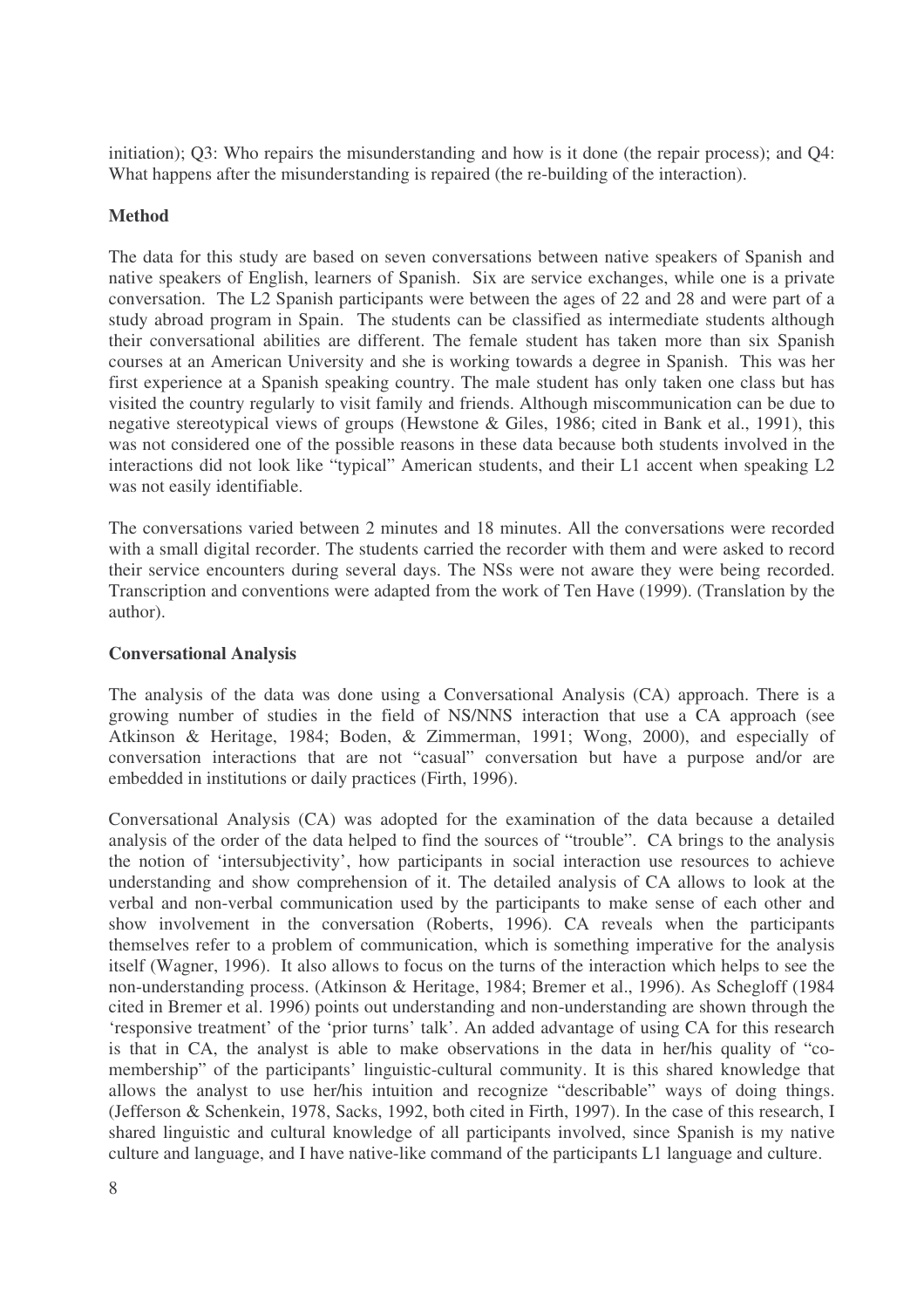One of the pitfalls that have been attributed to CA is that most analysts make distinctions between main and side-sequences, sometimes paying less attention to the second one. Nevertheless, since in interactions between NNS/NS side-sequences tend to be of great importance, portraying the "struggle and pressure" to reach understanding and becoming the focal point of study (Roberts, 1996, pg. 31), in this paper, such side sequences will not be differentiated from the main sequences.

#### **Data analysis and results**

In this section I will present seven data cases. Each case starts with the full interaction followed by its analysis according to the four elements discussed in the Research Questions section.

#### **Case 1. Next turn repair. The perfect co-constructor.**

Joe and Fin, both NNS of Spanish, L1 English, go to a shop to develop Advantix film. They need the photos developed soon because they leave for another city at the end of the week. The Shop attendant is a young female Spanish speaker.

| 1.             | Joe- | hola tenemos una película de advantix y es posible:: (.) devlove;;r<br>'hola we have an advantix film and is it possible to (.) retur::' |
|----------------|------|------------------------------------------------------------------------------------------------------------------------------------------|
| 2.             | NS-  | revelarlo!<br>'devlope it'                                                                                                               |
| 3.             | Joe- | revelar:-<br>'develop:-'                                                                                                                 |
| 4.             | NS-  | una semana<br>'a week'                                                                                                                   |
| 5 <sub>1</sub> | Joe- | una semana (.) y cuanto cuesta?<br>'a week (.) and how much does it cost?'                                                               |
| 6.             | NS-  | depende del tamaño que halláis hecho<br>'depends on the size you have made'                                                              |
| 7.             | Joe- | ok $(.)$ y $(.)$ (hands in the role)                                                                                                     |
| 8.             | NS-  | son veinticinco (.) pero depe[nde del tamaño,<br>'they are 25 (.) but it depends on the size'                                            |
| 9.             | Joe- | [sí entiendo ok.<br>['yes I understand ok'                                                                                               |
|                |      | si es así, así o así (.) panorámica ((using hand motion))<br>'if it is like this, or like this, or like this (.) panoramic'              |
|                |      | $es mixto=$<br>'it's mixed'                                                                                                              |
|                |      | $=$ mezclado<br>'mixed'                                                                                                                  |
|                |      | $\sin$ so::                                                                                                                              |
|                |      | pues no sé (.) más o menos (6s) ponemos diez, diez y cinco? diez normales diez de grupo<br>y cinco panorámicas? más o menos?             |
|                |      | 'dont know (.) more o less (6s) should we say ten, ten and five? Ten normal, ten group and<br>five panoramic? more or less?'             |
|                |      | mas o menos<br>'more or less'<br>$(2.5)$ ((NS is calculating in a calculator))                                                           |
|                |      | unas mil setecientas pesetas<br>'about 1700 pesetas'                                                                                     |
|                |      | okyah(.)                                                                                                                                 |
|                |      | cuanto eh euros?<br>'how much eh euros?'                                                                                                 |
|                |      | euros? (she goes to a different counter)                                                                                                 |
|                |      | 10. NS-<br>11. Joe-<br>12. NS-<br>13. Joe-<br>14. NS-<br>15.<br>16. Joe-<br>17. NS-<br>18. Joe-<br>19. NN2-<br>20. NS-                   |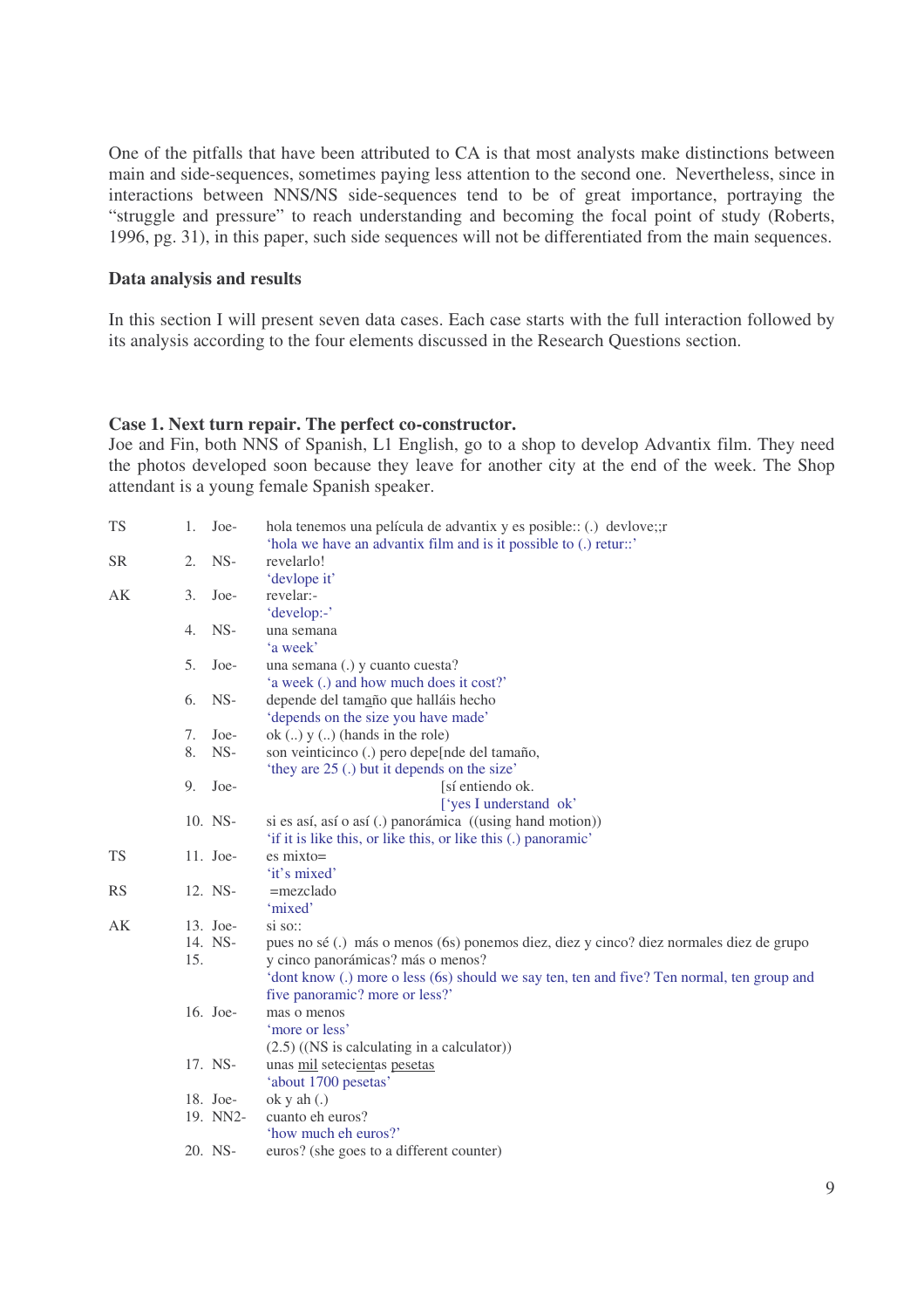|     |            | 'euros?'<br>(6s)                                                                                                              |
|-----|------------|-------------------------------------------------------------------------------------------------------------------------------|
|     | 21. Fin-   | $( )$ cause $( )$                                                                                                             |
|     | 22. Joe-   | yea, because we are leaving on friday                                                                                         |
|     | 23. Fin    |                                                                                                                               |
|     |            | [yea<br>ya we are living xxx<br>(13 s)                                                                                        |
|     | 24. NS-    | son diez euros                                                                                                                |
|     |            | 'its' ten euros'                                                                                                              |
|     | 25. Joe-   |                                                                                                                               |
|     |            | vale y ah (.) no es posible mas rápido? (.) [porque::<br>'ok and ah(.) is it not possible faster? (.) [because:::'            |
|     | 26. NS-    |                                                                                                                               |
| 27. |            | [podemos pon[er urgente pero::: esataría: (.)<br><a de="" la="" principios="" que="" semana="" viene=""></a>                  |
|     |            |                                                                                                                               |
|     |            | ['we could write urgent but::: it would be (.)                                                                                |
|     | 28. Joe-   | <at beginning="" next="" of="" the="" week'=""></at>                                                                          |
|     | 29. NS-    | ok,                                                                                                                           |
|     |            | sobre el miércoles o jueves de la semana que viene.                                                                           |
|     |            | 'around Wednesday or Thursday next week'                                                                                      |
|     | 30. Joe-   | ok,                                                                                                                           |
|     | 31. Joe-   | either Wednesday or Thursday                                                                                                  |
|     | 32. Fin-   | $($ )                                                                                                                         |
|     | 33. Joe-   | porque uhm vamos a barcelona en viernes (.) y (.) necesitamos=<br>'cause uhm we are going to barcelona on friday and we need' |
|     | 34. NS-    | $=$ las fotos                                                                                                                 |
|     | 35. Joe-   | Sí(.) antes                                                                                                                   |
|     |            | 'yes before'                                                                                                                  |
|     | 36. Joe-   | so:: ok wednesday or thursday                                                                                                 |
|     | 37. Fin-   | wednesday is a holiday                                                                                                        |
|     | 38. Joe-   | ah, sí (.) wednsday es un fiesta                                                                                              |
|     |            | 'ah yes (.) Wednesday is a holiday'                                                                                           |
|     | 39. NS-    | no, la semana que viene!                                                                                                      |
|     |            | 'no, next week'                                                                                                               |
|     | $40.$ Joe- | ohh el próximo semana!                                                                                                        |
|     |            | 'oh next(masc) week(fem)'                                                                                                     |
|     | 41. NS-    | eso es                                                                                                                        |
|     |            | 'That's right'                                                                                                                |
|     | 42. Joe-   | ah no (.) ok (.) so no es más rápido?                                                                                         |
|     |            | 'ah no (.) ok (.) so it's not faster?'                                                                                        |
|     | 43. NS-    | no porque va a barcelona                                                                                                      |
|     |            | 'no because it goes to barcelona'                                                                                             |
|     | 44. Joe-   | ya! (.) este verd- este viernes (.) a barcelona                                                                               |
|     |            | 'ya! (.) it's verd-this friday (.) to barcelona'                                                                              |
|     | 45. NS-    | mmm no!                                                                                                                       |
|     | 46. Joe-   | no?                                                                                                                           |
|     | 47. Fin-   | <b>XXX</b>                                                                                                                    |
|     | 48. Joe-   | [mmkey                                                                                                                        |
|     | 49. Fin-   | <b>XXXX</b>                                                                                                                   |
|     | 50. Joe-   | mm right! muchas gracias (gigglingng softly)<br>'thank you very much'                                                         |
|     | 51. NS-    | de nada, a vosotros!                                                                                                          |
|     |            | 'you're welcome, (thank) to you'                                                                                              |

TST- Trouble source , M- Misunderstanding , ORI- Other- Repair Initiation, RS- Repair Success, AK-Acknowledge, NVSR- Non-verbal successful repair.

This example shows how smooth an interaction can be when the trouble sources are repaired immediately (next turn repair) (Drummond and Hopper,1991; Schegloff, 1977). In this case we have an extremely cooperative NS, who offers immediate help when the NNS interlocutor starts to show any sign of trouble. The trouble sources never become miscommunication problems, because

TS

TS

SR

AK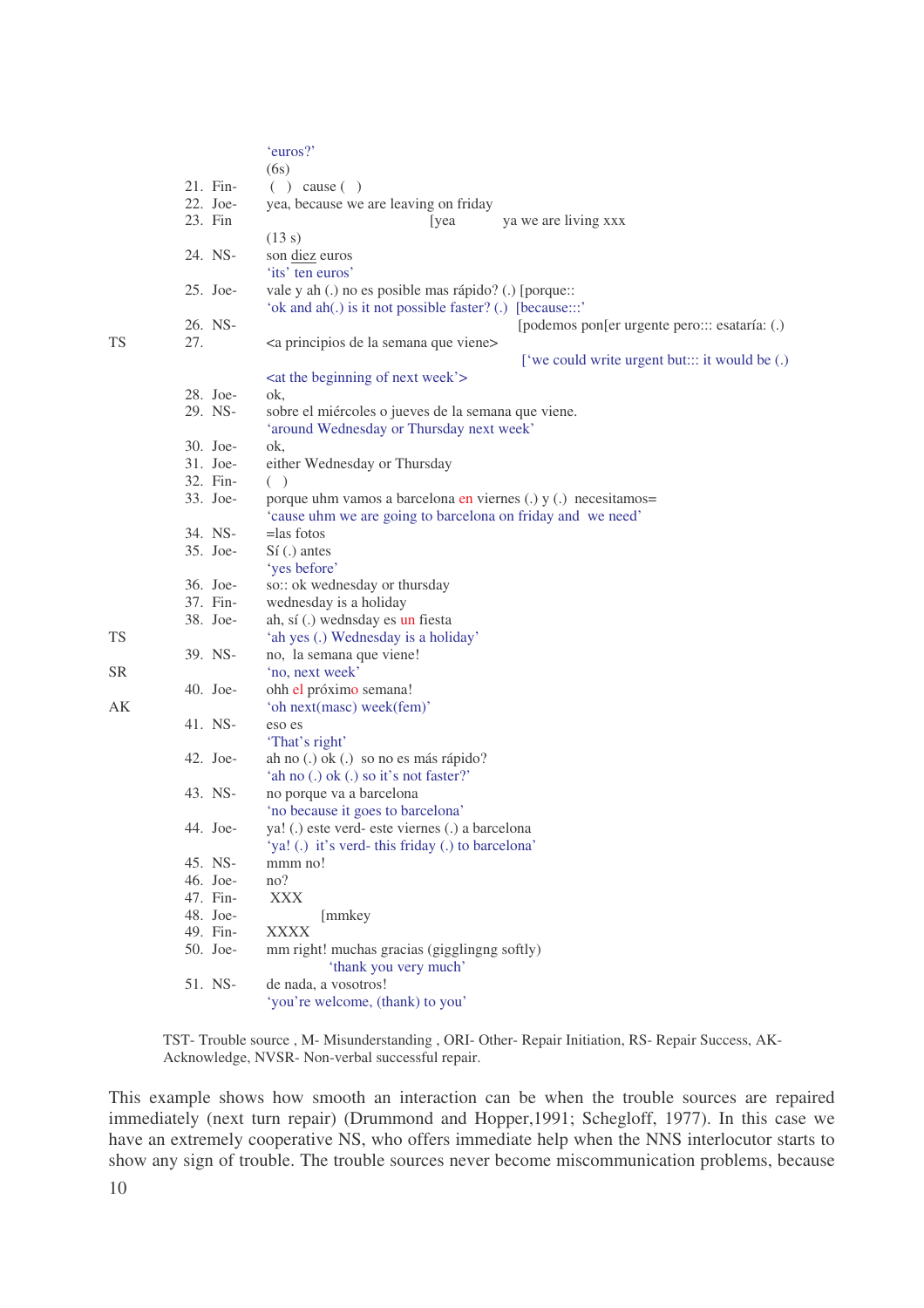the NS resolves them right away. When Joe cannot find the Spanish word for 'develop' (line 1), she facilitates it before he can even finish his incorrect guess (line 2). She even clarifies the word *tamaño* ('size') (line 8) with hand gestures, in line 10, although there was a claim to comprehension, as expressed by Joe in line 9 (*si entiendo* 'yes I understand'). Similarly, in line 11, what could have been a potential problem for the communication, a wrong lexical choice, was immediately corrected in line 12 and the correction acknowledged by Joe in line 13. The sequence of lines 38-40 is a little different in the sense that the trouble source is not a lexical problem but a content problem. Joe thinks Wednesday is a holiday and the shop assistant corrects him (line 39) in the next turn. Joe acknowledges the correction, regarding the content as expressed by his intonation and exclamation 'ohh', however, he does not pick up on the grammatical form used by the attendant. He uses the article and the adjective on the masculine form although they need to agree with the feminine sustantive *semana* ('week'). This may be evidence that the NNS is actually focusing on the content and not the linguistic component of the interaction.

In this example the shop assistant plays an important part in the co-construction of the interaction. She is aware of Joe's language constraints, and although her speed does not slow down, and she does not modify the language structure or use code-switching, she gives support when Joe finds it difficult to finish his utterances. She is practicing what Bremer & Simonot (1996) term 'taking up an incomplete contribution'. This is the ideal co-constructor since she not only offers help with points of difficulty, but she also 'gives room' (Bremer & Simonot, 1996) for the NNS to contribute to the interaction. She even advances answers to questions that would have logically been asked in the interaction without waiting for the NNS to formulate the question. In line 4 she answers *una semana* ('one week'), since the next logical question in the interaction would have been 'how long does it take?'. We will see that although the NS in all the data cases are very friendly and participatory, not all interactions were so smooth, requiring more effort by both parts.

## **Case 2. Pañuelos. A stack of misunderstandings**

This case is an example of several linguistic misunderstandings that tried to be resolved by the NNS and the NS without success, the misunderstandings are 'stacked' until the first misunderstanding is finally resolved. This interaction is a very illustrative example of both NS and NNS collaborating to co-construct a dialogue, at times very difficult.

Joe and his friend enter a small shop to buy a handkerchief for Joe's friend, all the merchandise is behind the counter. A Spanish woman, about 60, helps them behind the counter. Joe is a NNS male L1 English mid 30s; Frd is his friend, a 60 year old woman L1 English; LDY is the shop lady about 60, L1 Spanish.

| [buenas tardes]                               |
|-----------------------------------------------|
| ['good evening'                               |
| lo siento mi español es un poco malo          |
| 'I'm sorry but my Spanish is a little bad'    |
|                                               |
|                                               |
|                                               |
|                                               |
|                                               |
| 'I understand you, let's see'                 |
| ah okey (.) la mujer eh quiere eh servilletas |
| 'ah ok (.) the woman eh wants eh napkins'     |
|                                               |
|                                               |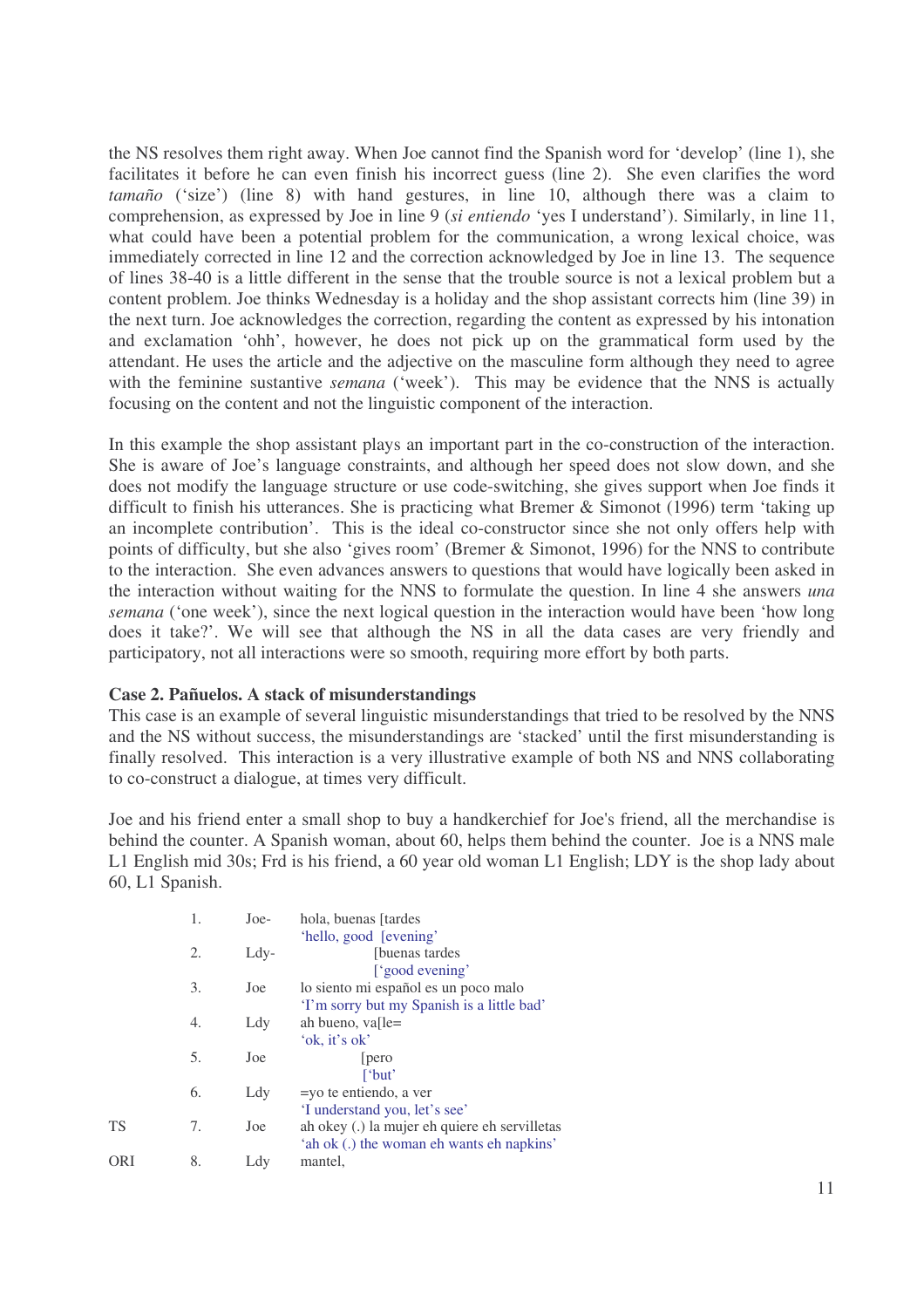|                  |            |                          | 'tablecloth',                                                 |
|------------------|------------|--------------------------|---------------------------------------------------------------|
|                  | 9.         | Joe                      | mantel. sí                                                    |
| AK/M1            |            |                          | 'tablecloth. yes'                                             |
|                  | 10.        | Ldy                      | de que tamaño?                                                |
|                  |            |                          | 'what size?'                                                  |
|                  | 11.        | Joe                      | i:1 ah                                                        |
|                  | 12.        | Ldy                      | este? ((showing box with a tablecloth))                       |
| ORI1             |            |                          | 'This one?'                                                   |
|                  | 13.        | Joe                      | diferente tipos or?                                           |
| M <sub>2</sub>   |            |                          | 'different types or?'                                         |
|                  | 14.        | Ldy                      | i+ aquel le gusta? xxxx                                       |
|                  |            |                          | 'yes <sup>t</sup> you like that one?'                         |
|                  |            |                          | ((she leaves the counter and comes back with a box))          |
|                  | 15.        | Joe                      | no si ok xxx ((talking to his friend)                         |
|                  | 16.<br>17. | frd                      | xxxx is mantel?                                               |
|                  | 18.        | Joe<br>frd               | xxx not mantel, hold on<br>handkerchief? (0.8)                |
|                  | 19.        | Ldy                      | pequeño o mas grande?                                         |
|                  |            |                          | 'small or bigger?'                                            |
|                  |            | ((showing a tablecloth)) |                                                               |
|                  | 20.        | Joe                      | oh [no no ah (.)                                              |
|                  | 21.        | frd                      | ((laughs))<br>$[no\;no$                                       |
| SRI <sub>2</sub> | 22.        | Joe                      | no para mesa <sup><math>\uparrow</math></sup> pero para cara. |
|                  |            |                          | 'no for table tut for face'                                   |
|                  | 23.        | Ldy                      | ahhhhh                                                        |
|                  | 24.        | Joe                      | tiene?                                                        |
|                  |            |                          | 'do you have?'                                                |
|                  | 25.        | Ldy                      | servilletas sueltas? ° esque eso no es° (.) esto              |
|                  |            |                          | 'individual napkins? that really it is not (.) this'          |
| ORI <sub>2</sub> | 26.        | Joe                      | no, no es ah $(0.4)$                                          |
|                  | 27.        | Ldy                      | ah! toalla ya se                                              |
| <b>AK/TS</b>     |            |                          | 'ah! towel I know'                                            |
|                  | 28.        | Joe                      | toalla. okey.<br>'towel, ok.'                                 |
| M3               | 29.        | Ldy                      | ° a ver de esos de papel? °                                   |
|                  |            |                          | 'lets see those paper ones'                                   |
|                  |            | ((pointing at a box))    |                                                               |
| OIR <sub>3</sub> | 30.        | Frn                      | no papel, no papel                                            |
|                  |            |                          | 'no paper, no paper'                                          |
| <b>SR</b>        | 31.        | Ldy                      | () de aquellas ((reaching towards bathing towels))            |
|                  |            |                          | "() those there"                                              |
| <b>SIR</b>       | 32.        | Joe                      | no es toalla para cuerpo                                      |
|                  |            |                          | 'it's not towel for body'                                     |
| <b>OIR</b>       | 33.        | Frn                      | no,                                                           |
| <b>SR</b>        | 34.        | Joe                      | es para nariz                                                 |
|                  |            |                          | 'is for nose'                                                 |
| AK               | 35.        | Ldy                      | $ahh!=$                                                       |
| <b>SR</b>        | 36.<br>37. | Joe<br>Ldy               | $=si?=$                                                       |
|                  |            |                          | =pañuelo ((laughing))<br>'handkerchief'                       |
| AK               | 38.        | Joe                      | ((laughing)) pañuelo okey                                     |
|                  |            |                          | 'handkerchief, ok'                                            |
|                  | 39.        | Frn                      | ((soft laughter))                                             |
|                  | 40.        | Joe                      | sí.                                                           |
|                  |            |                          | ((brings boxes with handkerchiefs))                           |
|                  | 41.        | Frn                      | $o:ke:yz$ :                                                   |
|                  | 42.        | Joe                      | this?                                                         |
|                  | 43.        | Ldy                      | bordadito a mano, muy barato eh                               |
|                  |            |                          | 'hand embroided, very cheap'                                  |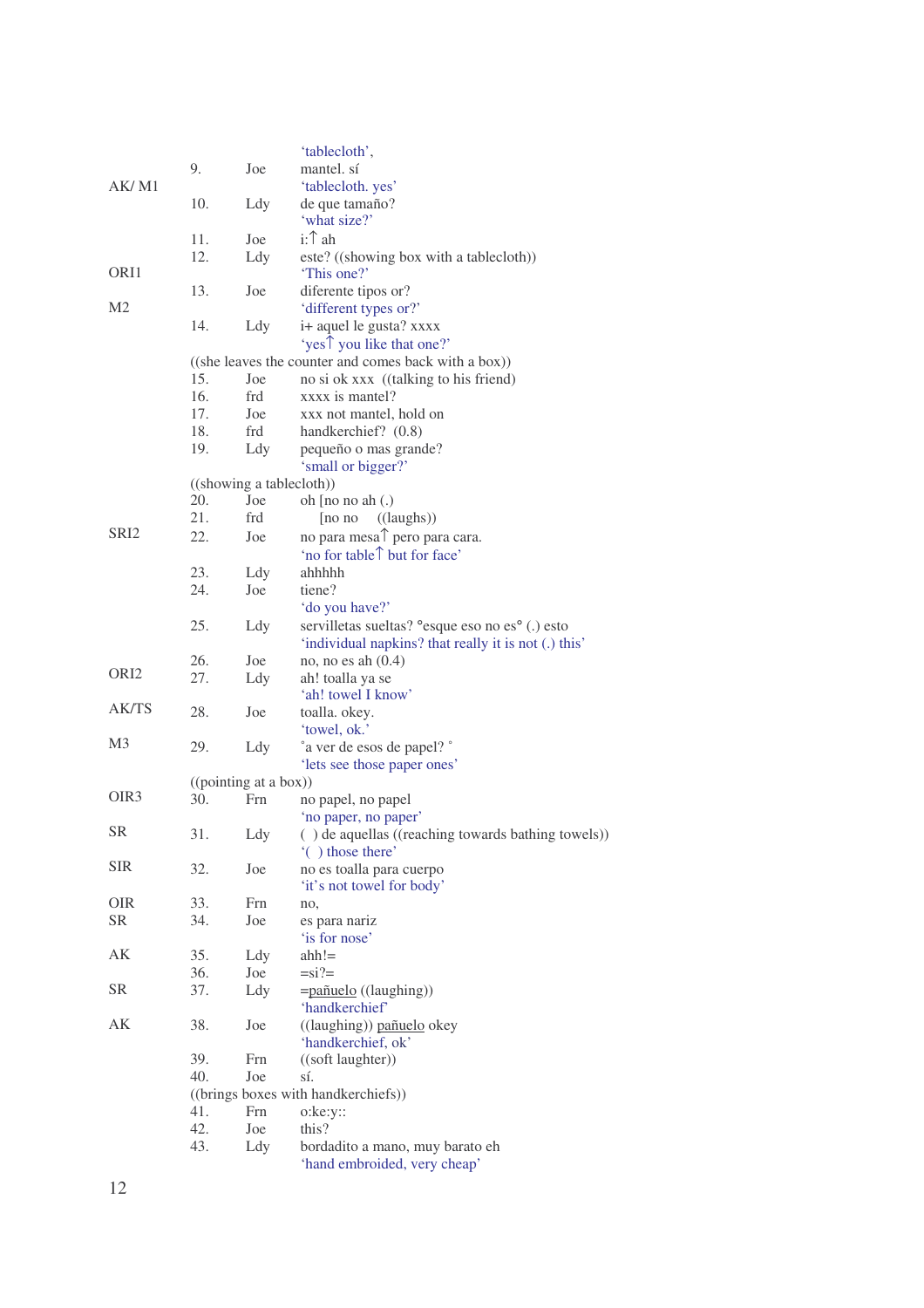| 44. | Joe | $\degree$ one euro $\degree$ ((looking at the tag))                                                               |
|-----|-----|-------------------------------------------------------------------------------------------------------------------|
| 45. | frn | one euro                                                                                                          |
| 46. | Joe | amarillo (.) $y$ (.) blanco (.3) that's one hundred pesetas (.4) you like this?<br>'vellow $(.)$ and $(.)$ white' |
| 47. | frn | $mwhhm.$ ((nodding))                                                                                              |

The interaction starts with Joe introducing himself as a NNS (line 3, 'I am sorry my Spanish is very bad'), that the shop lady acknowledges (line 6), inviting Joe to continue the interaction 'let's see'. In line 7, the first problem arises when Joe asks for *servilletas* ('napkins') and it won't be resolved until line 37, at the end of the interaction, when they all realize that the lexical term he used does not correspond to the item they are looking for (handkerchiefs). Since the lexical term used by Joe is a legitimate item to be purchased in this shop, the misunderstanding takes to a new misunderstanding to a new misunderstanding, and so on, all of them from the trouble source *servilleta* ('napkin'). In line 8, trying to repair the trouble source, the lady proposes a lexical correction to 'napkin', 'tablecloth' since usually napkins are not sold individually (other initiated repair). Joe then acknowledges the correction, in an assertive intonation, creating a new misunderstanding (since they are not looking for a tablecloth). When in line 10 she tries to find information about the size of the tablecloth and Joe is unable to understand, she offers a visual aid, and shows a tablecloth in a box. Joe again creates a new misunderstanding when he asks for 'different types' (line 13) (implying 'something different') what the NS understands as different types of the same element (tablecloth). In the embedded dialogue between Joe and his friend in English (lines 15-18) they start realizing that maybe *mantel* means 'tablecloth' and he himself initiates the repair in line 20, followed by a repair initiated by other, his friend (line 21). The repair includes laughing and several assertive 'no', followed by a statement about the use of the item 'not for the table but for the face'. This new piece of information far from clarifying the misunderstanding, takes it back to the association with the incorrect lexical item *servilleta* ('napkin'). In line 25 the NS still does not know what they want and does not offer and alternative, Joe does not offer an alternative either, but rather a long pause. This is usually a common point of breakage of the interaction or interaction foreclosure. Nevertheless, in line 27 it is the NS who offers another possibility, rebuilding the interaction. She offers *toalla* ('towel') as a possibility, probably associated to Joe's assertive comment in line 22 'for the face'. Joe takes up the lexical item (line 28) and his intonation reveals that this could be the item he is looking for. This misunderstanding is revealed when she offers the word *papel* ('paper') a word Joe's friend knows well (line 30) rapidly volunteering a repair to the misunderstanding, which is successfully repaired in line 31 when the lady reaches towards bathing towels. Although the embedded misunderstanding about being 'paper' has been resolved, the misunderstanding about looking for a 'towel' has not. Both Joe (self-initiated) and his friend (other-initiated) try to repair and finally, in line 34, Joe initiates the repair that will lead to a successful repair in line 37 'handkerchief'. The tension of the interaction is released through the laughter of all participants, the breakdown has been repaired and the interaction continues now as a regular sell/buy encounter. The lady brings out a box of handkerchiefs, Frd chooses several and they pay for them without any more trouble.

This is an interesting example of co-construction which involves hard work from both participants. Both backchannel the other's utterances, and acknowledge when improvement has been done in resolving part of the trouble. The NNS acknowledges the NS's suggestions in line 7, line 9, and line 28 both with an uptake of the lexical item. There is even one instance in which the shop lady acknowledges she is understanding Joe, although the understanding is not real, she still does not know what they actually want: in line 23, her exclamation 'ahhhh' and intonation seemed to indicate she has the answer, but two lines later she is still wandering what he wants ('individual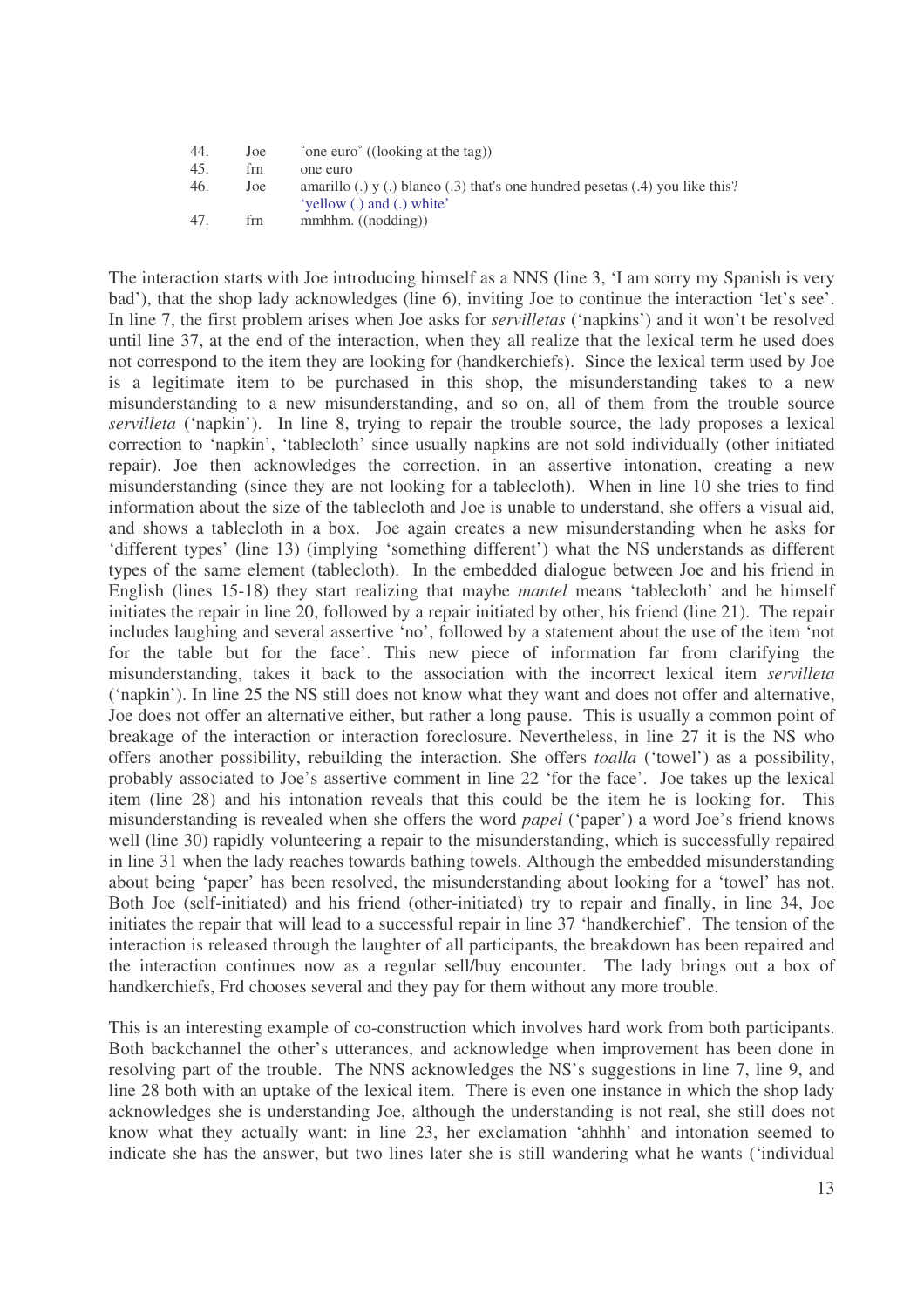napkins? that is really not this'). The NNS tries his best to find lexical items to repair the miscommunication and the NS offers opportunities for the NNS to explain himself at the same time that offers support when he lacks the language competence.

#### **Case 3. Chocolate. A sociocultural misunderstanding**

NS is a male with L1 English, and the NNS is a female, L1 Spanish and highly competent in English. The NNS is mumbling a song while they are driving. She tries unsuccessfully to remember the song.

|                  | 1.  | NS:   | what are you mumbling?                                                                          |
|------------------|-----|-------|-------------------------------------------------------------------------------------------------|
|                  | 2.  | NNS:  | that song $(0.6)$ hhhhm. hh. what's that woman's name? that singer                              |
| <b>TS</b>        |     | (0.2) |                                                                                                 |
| M1               | 3.  |       | the chocolate woman!                                                                            |
| ORI              | 4.  | NS:   | areta franklin                                                                                  |
| M <sub>2</sub>   | 5.  | NNS:  | no::::! she's not black!                                                                        |
| ORI <sub>2</sub> | 6.  | NS:   | you said she was black!                                                                         |
|                  | 7.  | NNS:  | no I did not!                                                                                   |
|                  | 8.  | NS:   | yes you did!                                                                                    |
|                  | 9.  | NNS:  | NO I DIDN'T                                                                                     |
| <b>TS</b>        | 10. | NS:   | yes you did. you said that chocolate woman.                                                     |
| M <sub>3</sub>   | 11. | NNS:  | yes, the one that sings that your love is better than chocolate                                 |
| ORI/M4           | 12. | NS:   | $(0.3)$ sarah maclofn? she's white                                                              |
| <b>ORI</b>       | 13. | NNS:  | I never said she was black!                                                                     |
|                  | 14. | NS:   | yes $(.)$ you $(.)$ did                                                                         |
|                  | 15. | NNS:  | NO I didn't ((frustrated))                                                                      |
|                  | 16. | (3.4) |                                                                                                 |
|                  | 17. | NS:   | $((\text{laughs}))$                                                                             |
|                  | 18. | NNS:  | whats so funny $\hat{ }$ ((quite angry))                                                        |
| <b>RS</b>        | 19. | NS:   | honey, a chocolate woman IS a black woman.                                                      |
| AK               | 20. | NNS:  | oh $(0.4)$ how am I supposed to know that?                                                      |
|                  |     |       | TS- Trouble source, M- Misunderstanding, ORI- Other- Repair Initiation, RS- Repair Success, AK- |

Acknowledge

In this example the NNS is looking for a name that she cannot remember, as marked by the referential ('that song'), the pause, and the cut speech, as well as the direct question about the name ('what's that woman's name?'). All she can remember are some words of the song (line 3), this is the trouble source, where the miscommunication initiates. In line 4, the NS offers an answer to the question which triggers a misunderstanding and the following interactional negotiation. Although both NS and NNS are trying to repair the breakdown in the communication, subsequent misinterpretations take them deeper in the break. The NS claims that the NNS is talking about a black woman "chocolate woman" (line 3), nevertheless the NNS has associated "chocolate woman" to the words of a song by a singer which is not black, and which sings a song about chocolate. They both have clear concepts of the pragmatic use of the linguistic item and they defend that this is the one that has been used. This is an example of sociocultural miscommunication due to pragmatic knowledge and to the difference between inferences that participants draw. In this case the speaker of English was applying a semantic scope to the world "chocolate" that was culturally specific and was not shared by the Spanish speaker. The participants try to be repair the misunderstanding several times unsuccessfully, until one of them, the only one that has knowledge of both possible pragmatic uses of the word, realizes the misunderstanding. This interaction is also an example that miscommunication is more frequent, and sometimes "dangerous" in conversations with fluent second language speakers than in those with second language learners (Gass and Varonis, 1991, pg 131).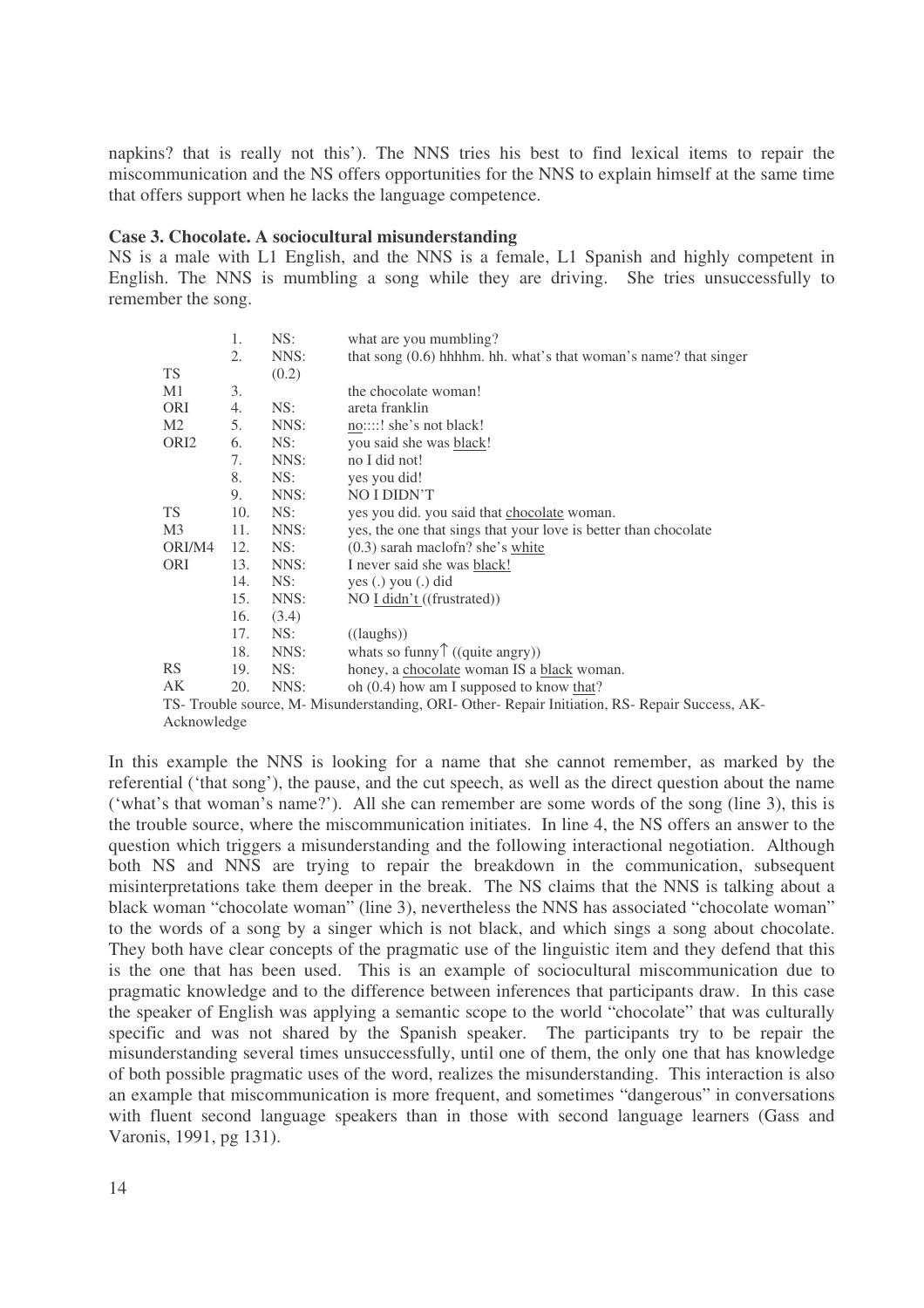This interaction exemplifies how complicated a misunderstanding can be, and how the repair and restoration of communication may take several turns, time and collaboration from both parts, and how the lack of repair could take to a total break of the communication (line 16), and possible more serious consequences. We can also see that the repair-initiations come from the "other" person, there are not self-initiated repairs in this interaction, probably because both interlocutors are certain they have produced accurate sentences. In lines 4, 6, and 12, it is the NS who starts a miscommunication turn by interpreting (wrongly) the NNS's words, and it is the NNS that attempts repair, although unsuccessfully. In line 13, the NNS provokes a new misunderstanding while trying to clarify the previous misunderstanding (M3), and it is the NS who tries without success to initiate repair. The repair is finally successful in line 19, initiated by the NS in line 17 through a nonverbal turn, laughter. The NS restores the communication through an explicit explanation of what the pragmatic meaning of the word 'chocolate' is for him, making this shared knowledge. The communication is restored as acknowledged by NNS in line 20, 'how am I supposed to know that?'. In this turn, the speaker categorizes herself as NNS, legitimizing or even claiming the right to not knowing the meaning of the contested lexical item. This interaction exemplifies the reconstruction of a sociocultural misunderstanding between a NNS / NS.

## **Case 4. At the travel agency**

Ann is a NNS of Spanish, L1 English. She is going to a travel agency to book a trip for the weekend to Barcelona for her and three other friends. She takes Joe along. He is also L1 English and his spoken proficiency is not as high as Ann's, but his listening skills are better, and he had been in Barcelona a few weeks earlier. The travel agent, female, NS of Spanish, is looking at flights but she cannot find a return flight for Sunday.

| 1. | $NS-$      | no hay más que por la mañana ((she keeps looking))                                    |
|----|------------|---------------------------------------------------------------------------------------|
|    |            | 'There is only morning ones'                                                          |
| 2. | $Ann-$     | Si no hay nada por vuelto (.) es posible encontrar algo:: po::r tren?                 |
|    |            | 'If there is nothing for return (.) is it possible to find something by train?'       |
| 3. | $NS-$      | por tren no hay nada, porque lo acabo de mirar, ahora mismo, para el regreso          |
| 4. |            | no hay nada. entonces tendría que ser ehh 0.2) vamos a ver AirEuro:pa: (.2)           |
| 5. |            | a cientocuarentaiun euros si que tenéis para ir                                       |
|    |            | 'There is nothing by train, I have just looked at it, right now, there is nothing to  |
|    |            | return, then it would have to be ehh (0.2) lets see AirEuro:pa: (.2) at 141           |
|    |            | euros you have °one way°'                                                             |
| 6. | $Joe-$     | ((whispering)) find out if there is space from Valladolid to Barcelona=               |
| 7. | Ann-       | ((whispering)) in autobus?                                                            |
|    |            | 'by bus?'                                                                             |
| 8. | $Joe-$     | $=$ ((whispering)) because what she is saying is that there is no space because       |
| 9. |            | they only give certain amount for Salamanca                                           |
|    | 10. Ann-   | ((whispering)) ok                                                                     |
|    | $11.$ Joe- | ((whispering)) because then you can take the bus to Valladolid [and jump              |
|    | 12. Ann    | ((whispering))<br>[and then]                                                          |
|    | 13. Joe-   | ((whispering)) jump in the train there                                                |
|    | 14. Ann-   | ((whispering))                                                                        |
|    | 15. NS-    | pero bueno tengo dos cupos por ser domingo                                            |
|    |            | 'There are two places because it is Sunday'                                           |
|    | 16. Ann-   | y no hay nada por tren (.) aquí en Salamanca ir a:: Barcelona                         |
|    |            | 'And there is nothing by train (.) here in Salamanca to go:: Barcelona'               |
|    | 17. NS-    | no hay nada para regresar de Barcelona ni a Madrid ni a Salamanca, en tren, el        |
|    |            | domingo                                                                               |
|    |            | 'There is nothing to come back from Barcelona to Madrid or Salamanca, by              |
|    |            | train, on Sunday'                                                                     |
|    | 18. Ann-   | y::: es posible: si: es posible ir a Valladolid primer y despue: sir en po: r tren a: |
|    |            | sa a a Barcelona                                                                      |
|    |            |                                                                                       |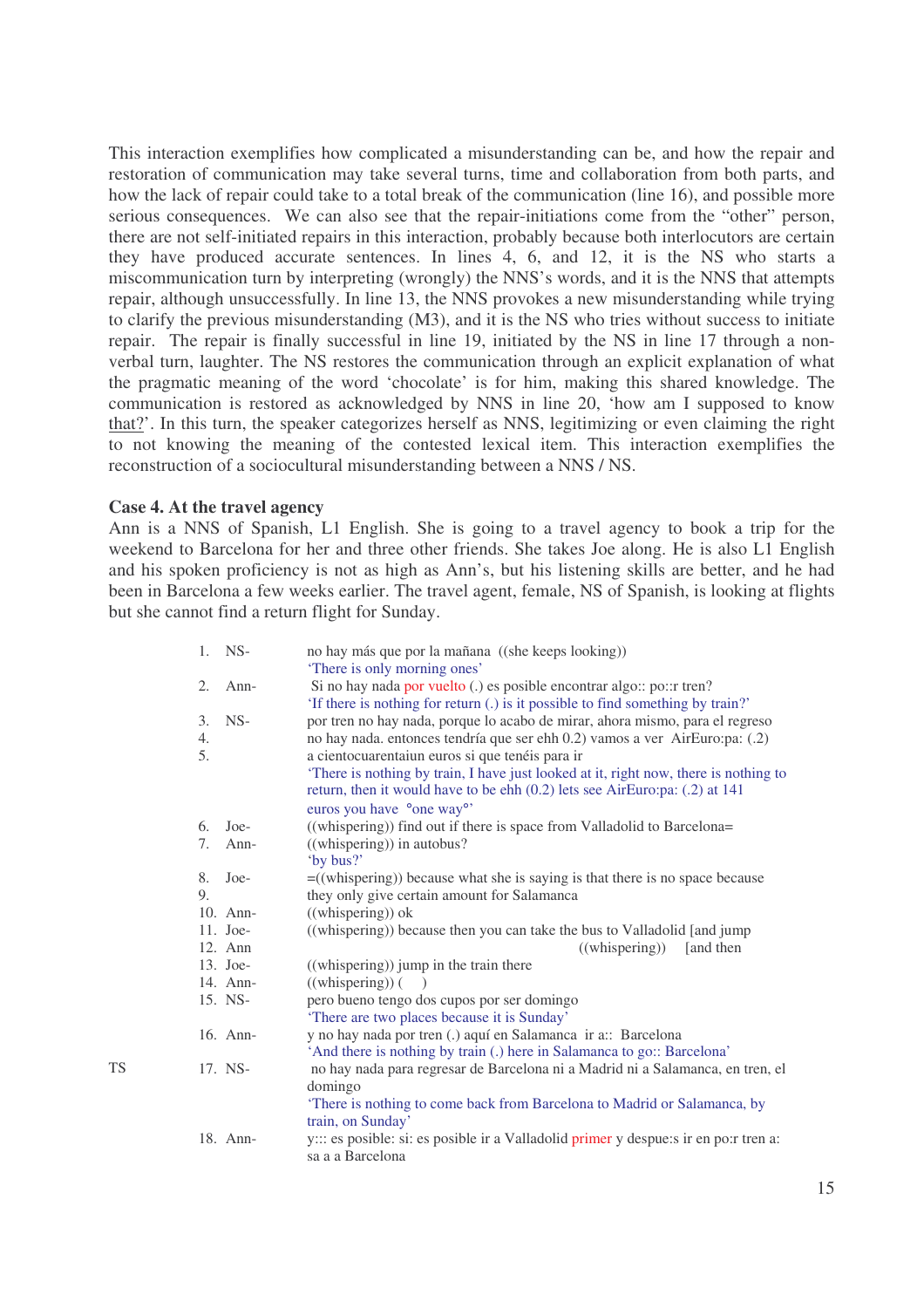|            |          | And is it possible is possible to go to Valladolid first and then go by train to                                            |
|------------|----------|-----------------------------------------------------------------------------------------------------------------------------|
|            |          | sa- to Barcelona'                                                                                                           |
| M          | 19. NS-  | es el mismo tren que va allí                                                                                                |
|            |          | 'It is the same train that goes there'                                                                                      |
| <b>OIR</b> | 20. Ann- | [es el mismo (.) hmm<br>['it is the same one (.) hmm'                                                                       |
|            | (0.4)    |                                                                                                                             |
|            | 21. NNS- | [es que los fines de semana suele estar bastante complicado, el tren<br>['on the weekends it is quite difficult, the train' |
|            | 22. Ann- | $\degree$ it's strange $\degree$ ((talking to Joe))                                                                         |
|            | 23. Ann- | es muy-<br>'It's very-'                                                                                                     |
| <b>ORI</b> | 24. Joe- | -pero hay una tren (.) desde hm Valladolid (.2)<br>'but there is train (.) from hm Valladolid'                              |
|            | 25. NS-  | si<br>'yes'                                                                                                                 |
|            | 26. Joe- | no hm no pasar Madrid, ° si <sup>o</sup>                                                                                    |
|            |          |                                                                                                                             |
| <b>TS</b>  |          | 'it does not to pass Madrid <sup>o</sup> yes <sup>o</sup> '                                                                 |
|            | 27. NS-  | creo que si.<br>'I think it does'                                                                                           |
| M          | 28. Joe- |                                                                                                                             |
|            |          | $no(.)$ es-<br>'no $(.)$ is-'                                                                                               |
| <b>ORI</b> | 29. Ann- | el tren- $(1.1)$ ((travel agent looking in the computer))                                                                   |
|            |          | 'the train $(1.1)$ '                                                                                                        |
|            | 30. Joe- | porque hace::: (.) tres semanas (.) mi mujer y yo (.) hm venir a Barcelona, de                                              |
| ORI        |          | Valladolid, (.) y es un (.) ruta diferente                                                                                  |
|            |          | 'Because three weeks ago (.) my wife and I (.) came to Barcelona, from                                                      |
|            |          | Valladolid (.) and it is a (.) different rout'                                                                              |
| <b>SR</b>  | 31. NS-  | ((much softer tone)) hay solamente dos trenes (0.3) eso para la ida vamos a ver                                             |
|            | 32.      | $(0.6)$ ((reading from computer screeen)) a las nueve y veintiocho que es el tre:n                                          |
|            | 33.      | ((talking to herself while looking at the computer)) °puedes ser- este cual es (.)                                          |
|            | 34.      | este no es $°$ ((mumbling)) $(0.8)$                                                                                         |
|            |          | $((much softer tone))$ 'There is only two trains $(0.3)$ that's the way there lets see                                      |
|            |          | $(0.6)$ ((reading from computer screen)) at 9:28 that is the train ((talking to                                             |
|            |          | herself while looking at the computer)) <sup>o</sup> could be- this is which one no its is <sup>o</sup>                     |
| AK         |          | $((\text{mumbling}))$ $(0.8)$                                                                                               |
|            | 35. Ann- | esa es la información ah para ir (.) por tren?                                                                              |
|            |          | 'That is the information to go (.) b train?'                                                                                |
|            | 36. NS-  | si                                                                                                                          |
|            |          | 'yes'                                                                                                                       |
|            | 37. Ann- | de Valladolid?                                                                                                              |
|            |          | 'from Valladolid?'                                                                                                          |
|            | 38. NS-  | $\circ$ sí $\circ$                                                                                                          |
|            |          | "yes"                                                                                                                       |
|            | 39. Ann- | directamente <b>a</b> (.) Barcelona                                                                                         |
|            |          | 'directly to (.) Barcelona'                                                                                                 |
|            | 40. NS-  | $\mathrm{{}^{\circ}Si}$ sí $\mathrm{{}^{\circ}}$                                                                            |
|            |          | "yes yes"                                                                                                                   |
|            | 41. Ann- | sí                                                                                                                          |
|            |          | 'yes'                                                                                                                       |
|            |          | (1.2) ((Joe and Ann whispering in English)) ((incomprehensible))                                                            |
| <b>TS</b>  | 42. Joe- | but I could swear the train we got on in Valladolid came from Salamanca                                                     |
|            | 43. NS-  | por desgracia solo hay uno                                                                                                  |
| М          |          | 'unfortunately, there is only one'                                                                                          |
|            | 44. Ann- | hay uno por tren<br>'there is one in each train'                                                                            |
| <b>SR</b>  | 45. NS-  | solamente hay un tren, pero no sé si hay pla: zas (.) a la una (0.3) del mediodia                                           |
|            |          | 'there is only one train, but I don't know if there are seats $(.)$ at one $(0.3)$                                          |
|            |          |                                                                                                                             |
| 16         |          |                                                                                                                             |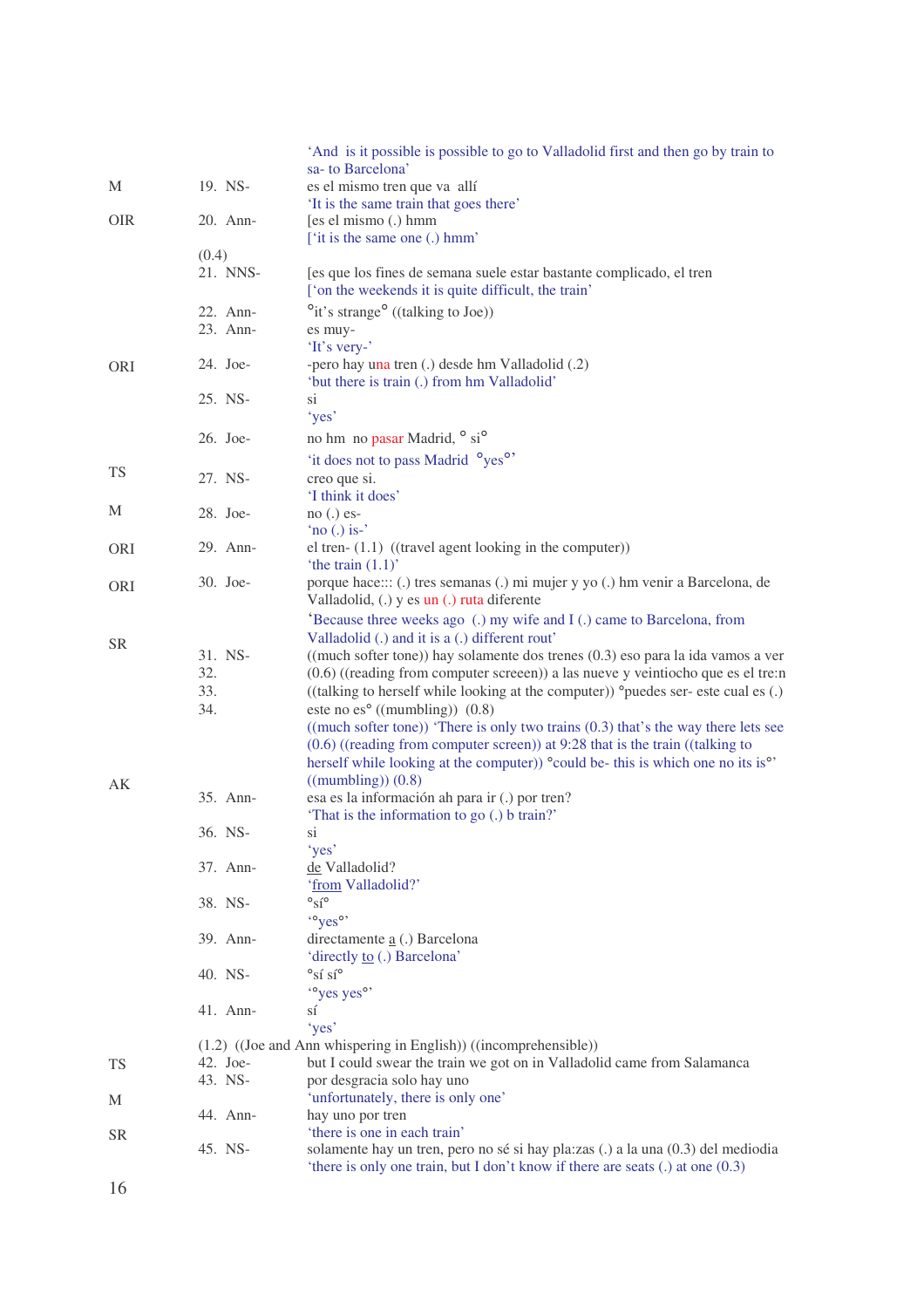|           |                     | midday'                                                                                                                                                                                |
|-----------|---------------------|----------------------------------------------------------------------------------------------------------------------------------------------------------------------------------------|
| <b>TS</b> | 46. Ann-            | esto es para: el viernes, sí?                                                                                                                                                          |
|           |                     | 'this is for Friday, yes?'                                                                                                                                                             |
| ORI       | 47. NS-             | esto para-no!                                                                                                                                                                          |
|           |                     | 'this is- no!'                                                                                                                                                                         |
| <b>SR</b> | 48. Joe-            | [domingo=                                                                                                                                                                              |
|           |                     | 'Sunday='                                                                                                                                                                              |
|           | 49. NS-             | = [esto el regreso, la ida                                                                                                                                                             |
|           |                     | '=this is the return, the way there'                                                                                                                                                   |
| AK        | 50. Ann-            | la ida                                                                                                                                                                                 |
|           | 51. NS-             | 'the way there'<br>la ida hay dos trenes,[XXX que hay plaza                                                                                                                            |
|           |                     | 'the way there there are two trains, [XXX that there is space'                                                                                                                         |
|           | 52. Ann-            | [ahh!                                                                                                                                                                                  |
|           | 53. NS-             | y luego el regreso esto $XXX$ ((turning to the computer))(0.2)                                                                                                                         |
|           |                     | 'And then the return this XXX'                                                                                                                                                         |
|           | 54. Joe-            | pero no hay plazas? En viernes?                                                                                                                                                        |
|           |                     | 'but there are no seats? On Friday?'                                                                                                                                                   |
|           | 55. NS-             | es que lo tengo que emitir directamente, no se puede ver.                                                                                                                              |
|           |                     | 'but I have to issue it directly, one cannot see it.'                                                                                                                                  |
|           | 56. Ann-            | °cinco y tres° ((reading))                                                                                                                                                             |
|           |                     | " five and three"                                                                                                                                                                      |
|           | 57. Joe-            | $((to Ann))$ ya, that's the train number                                                                                                                                               |
|           | 58. Ann-            | oh! ok                                                                                                                                                                                 |
|           | 59. Joe-            | so it's nine thirty or eleven thirty <nine thirty=""></nine>                                                                                                                           |
|           | 60. Ann-            | ok                                                                                                                                                                                     |
|           | $61.$ Joe-          | so you can leave Friday night, you'll get there Saturday morning (.) and then                                                                                                          |
|           |                     | return (.) Sunday at one.                                                                                                                                                              |
|           | 62. Ann-            | ((to travel agent)) y cuanto cuesta ida y vuelta para: esto?<br>'And how much is it go and return for this?'                                                                           |
|           | 63. $(1.6)$         |                                                                                                                                                                                        |
|           | 64. Ann:            | $((talking soft to Joe))$ and this pays fo:::::r [the train]                                                                                                                           |
|           | $65.$ Joe:          | [the train but the problem is that XXXX                                                                                                                                                |
|           | 66. Ann-            | oh                                                                                                                                                                                     |
|           | 67. NS-             | esto cuesta treintaicinco euros                                                                                                                                                        |
|           |                     | 'This costs 35 euros'                                                                                                                                                                  |
|           | 68. NS-<br>69. Ann- | $\lambda$                                                                                                                                                                              |
|           | (0.5)               | $((giggles \,softly))$                                                                                                                                                                 |
|           | 70. NS-             |                                                                                                                                                                                        |
| TS        | 71.                 | treintaicinco y treintaitres (.) cincuenta. (.) dependiendo del tren <sup>o</sup> que se coja <sup>o</sup><br>se suman los trayectos y luego hay un veinte por ciento de descuento por |
|           | tratarse            |                                                                                                                                                                                        |
|           | 72.                 | de ida y vuelta.                                                                                                                                                                       |
|           |                     | '35 and 33 (.) fifty (.) depending of the train °one takes ° the ways are added up                                                                                                     |
|           |                     | and then 20% of discount because it is a both ways.'                                                                                                                                   |
| M         | 73. Ann-            | ida y vuelta sí                                                                                                                                                                        |
|           |                     | 'with return, yes'                                                                                                                                                                     |
| ORI       | 74. NS-             | no [vamos a ver. [cad- cada trayecto tiene un precio. que es este este y este=                                                                                                         |
|           |                     | ((pointing at ticket))                                                                                                                                                                 |
|           |                     | 'No [let's see.<br>[ea- each way has a price. That is this and this= ((pointing at                                                                                                     |
|           |                     | ticket))'                                                                                                                                                                              |
|           | 75. Ann-            | [no?<br>[no]                                                                                                                                                                           |
|           | 76. NS-             | =dependiendo de los que se coja hay que sumar los trayectos $\uparrow$ y luego                                                                                                         |
|           | 77.                 | restarles un veinte por ciento.                                                                                                                                                        |
|           |                     | '=depending on what you take one has to add the ways $\uparrow$ and then substract                                                                                                     |
|           |                     | $20\%$                                                                                                                                                                                 |
| <b>SR</b> | (0.2)               |                                                                                                                                                                                        |
| AK        | 78. Joe-            | you get a twenty per cent discount when you return                                                                                                                                     |
|           | 79. Ann-            | [ahhhhhhh                                                                                                                                                                              |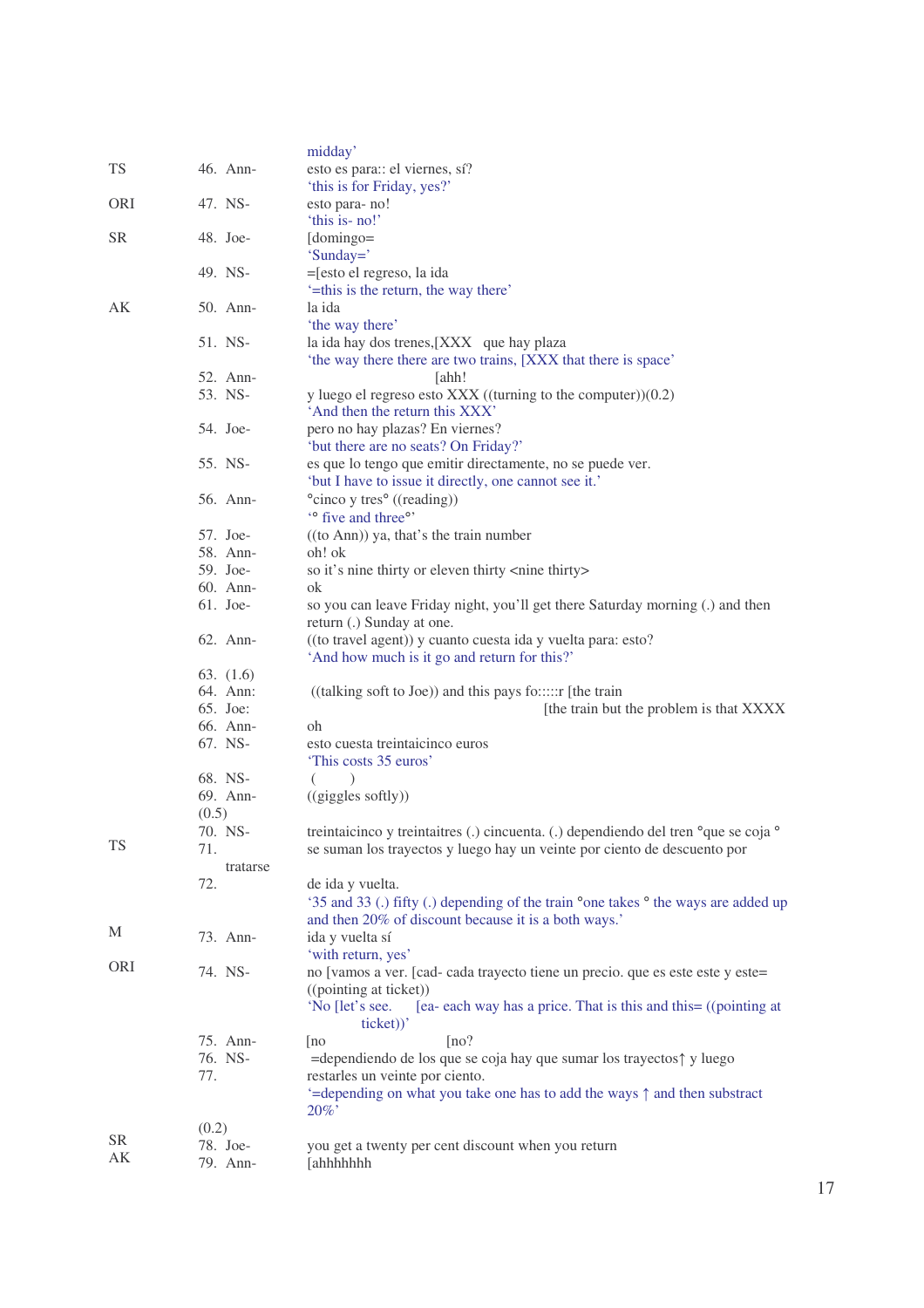| AΚ | 80. NS:  | eso es.                                                                |
|----|----------|------------------------------------------------------------------------|
|    |          | '[that's correct.']                                                    |
|    | (0.2)    |                                                                        |
|    | 81. Ann- | Necesitamos encontrar un hotel cuando estamos [en Barcelona si también |
|    |          | 'We need to find a hotel when we are [in Barcelona yes too'            |
|    | 82. NS:  | Jen Barcelona                                                          |
|    |          | ' [in Barcelona'                                                       |

In this example the interlocutors are trying to build the interaction through several trouble source lines, in which the trouble is not in the language per se or sociocultural notions proper to the participants, but the content together with language difficulties. The travel agent is looking for an airline ticket (in line 4 she is searching for seats in AirEuropa, a Spanish airline), while the NNSs are asking about the possibilities of traveling by train. The travel agent is not paying much attention to them, and tells them there are no spaces available before checking (line 3) (although she says she has checked before). Meanwhile, both NNSs are talking in English about traveling by train instead through other routs (line 6-14). On line 17 there is a potential problem for the communication when the travel agent tells them that there are no spaces in the train, and the Valladolid train is actually the same train. This turn instead of solving the misunderstanding, takes it to a conversation foreclosure. Ann accepts the content and there is a pause (0.4). It is Joe who tries to re-establish the interaction adding some new information (line 21). He knows that the train that is full and goes through Madrid is not the same one that goes through Valladolid. Nevertheless, the travel agent does not accept his repair and creates a new source of trouble when she affirms that it is the same train. Joe answers with a short 'no' in a categorical prosody, which may be understood as threatening to the maintenance of the interaction (line 28), immediately both Ann and Joe try to soften the threat and Joe explains how he is so sure about his statement (line 30). After this, the NS resumes to a softer tone of voice, more friendly, while she actually looks at the trains on the computer. After the flow of communication is restored we see a confirmation request from Ann (line 35) to make sure they are now referring to the same topic.

This interaction also shows that those misunderstandings that are resolved in a few turns from the interaction are easier to solve than if several turns pass by (Drummond & Hopper, 1991). In line 43 a new trouble source surfaces when the travel agent uses a referential and leaves out the specific noun in a sentence after coming to the conversation from a long pause (1.2). The miscommunication in this case is triggered by the NS's utterance being condensed, including an elliptical word: 'train', to which the NS referred through the use of a pronoun *uno* ('one'). This is a common source of misunderstanding between NS/NNS (Bremer, 1996). Ann does not understand what *uno* ('one') refers to and she inquires about *uno* referring *asiento* ('seat') (line 44), because she is going with three other friends. The misunderstanding is easily resolved in the next turn when the travel agent specifies *un tren* ('a train'). In a similar way, in line 46, Ann creates a new source of miscommunication when she asks if this information is for Friday, the repair is initiated in the following turn and solved at the same time by the NS and Joe (line 48) who clarifies the day. Ann acknowledges the problem has been resolved by associating the day of the week and the travel trajectory correctly (which had been the misunderstanding item). The conversation is re-established by shifting the topic to clarify another point about the trip (line 50).

In line 70 the NS introduces a new trouble source when she tells the price of the tickets in a quite long and complicated series of numbers and specific vocabulary to the raveling by train domain. This difficult utterance comes after an unproblematic sequence (lines 49-69) and when NS are talking to NNs, even if they are usually good at adapting to the linguistic means of a beginner learner, after an unproblematic sequence, they tend to 'lapse back into 'normal' manner of delivery'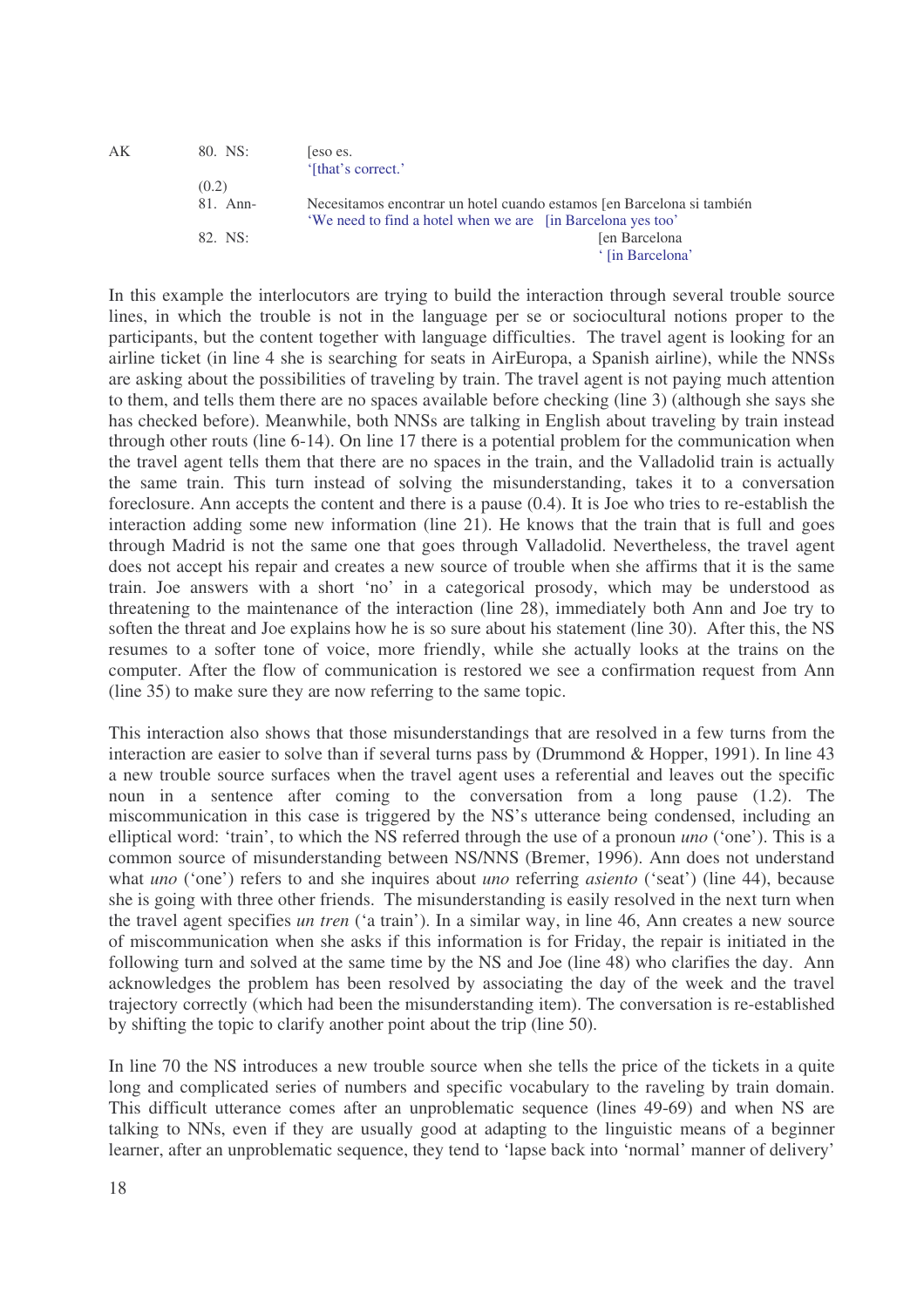(Bremer, 1996, pg. 52). This made the sentence fast and linguistically complex. In addition, the content is strongly rooted in cultural practices. It is necessary to understand how the train system functions in order to understand that the tickets cost depending on the amount of *trayectos* ('legs'). This combination provokes a misunderstanding stated by Ann who thinks this is the total price of the ticket (line 73). The NS immediately initiates the repair of the misunderstanding with an explicit negative to Ann's question, a vocative to attract the hearer's attention, and elaboration on the statement before, this time without using numbers. It is Joe who in line 78, using English, adds the information that repairs the conversation by using English. Ann acknowledges the repair and so does the travel agent that only at this point seems to actually understand English. The interaction is re-established and it is again Ann who continues the interaction by starting a new topic relevant to the service encounter.

This interaction exemplifies how misunderstandings may have several onsets which may be linguistic in origin (lines 43-46), based on different goals by the different participants (lines 17-34), or a combination of linguistic and sociocultural origin (lines 70-79).

And in this interaction we can also see that in spite of being close to total break of communication, the interaction was re-established several times with the collaboration of all participants. In addition the data also shows that a shift of topic is the preferred move after the interaction has been re-established.

# **Case 5. At the bus station. A very complicated answer to an easy question**

Joe is at a Spanish bus station. The employee (Emp) at the ticket window is a male, about 40 years old. There is a glass window between them with a tray in the lower part through which they conduct the money and ticket exchange.

|            | 1.                                                                   | Joe-       | hola,                                                                                        |  |  |  |
|------------|----------------------------------------------------------------------|------------|----------------------------------------------------------------------------------------------|--|--|--|
|            |                                                                      |            | 'hello'                                                                                      |  |  |  |
|            | ((woman talking on the background, unrelated to conversation)) (.15) |            |                                                                                              |  |  |  |
|            | 2.                                                                   | Joe        | hola hay espacio uhmm (.) para dos personas                                                  |  |  |  |
|            |                                                                      |            | 'hello is there space uhmm for two people'                                                   |  |  |  |
|            |                                                                      | $3. E -$   | para cuantos?                                                                                |  |  |  |
|            |                                                                      |            | 'for how many?'                                                                              |  |  |  |
|            | 4.                                                                   | Joe-       | dos personas a las ocho                                                                      |  |  |  |
|            |                                                                      |            | 'two people at eight'                                                                        |  |  |  |
|            | 5.                                                                   | Emp-       | a Valladolid?                                                                                |  |  |  |
|            |                                                                      |            | 'to Valladolid'                                                                              |  |  |  |
|            | 6.                                                                   | Joe-       | sí                                                                                           |  |  |  |
|            |                                                                      |            | 'yes'                                                                                        |  |  |  |
|            | 7.                                                                   | Emp-       | hoy?                                                                                         |  |  |  |
|            |                                                                      |            | 'today?'                                                                                     |  |  |  |
| TS/        | 8.                                                                   | Joe-       | hoy() y ehh están libros dieci: sietey dieciocho? creo que: es (.) alado salida, () y vuelto |  |  |  |
| М          | 9.                                                                   |            | en domingo                                                                                   |  |  |  |
|            |                                                                      |            | 'today () and ehh are book (free)17 and 18? I think that it is next to exit, () and turn     |  |  |  |
|            |                                                                      |            | (return) on Sunday'                                                                          |  |  |  |
|            |                                                                      | 10. Emp-   | qué número me dijo? (.) de asiento?                                                          |  |  |  |
| <b>ORI</b> |                                                                      |            | 'what number did you+polite tell me? the seat?'                                              |  |  |  |
|            |                                                                      | $11.$ Joe- | uhmm                                                                                         |  |  |  |
|            |                                                                      | 12. Emp-   | $s$ í. pero qué=?                                                                            |  |  |  |
| <b>ORI</b> |                                                                      |            | 'yes, but what'                                                                              |  |  |  |
|            |                                                                      | 13. Joe-   | =al lado (.) salida (.) emergencia (/emergeryencia/)                                         |  |  |  |
| <b>SRI</b> |                                                                      |            | 'to the side (.) exit (.) emergency'                                                         |  |  |  |
|            |                                                                      | 14. Emp-   | salida emergencia? e:l treintaicinco treintaiseis?                                           |  |  |  |
| <b>ORI</b> |                                                                      |            | 'emergency exit? the 35 36?'                                                                 |  |  |  |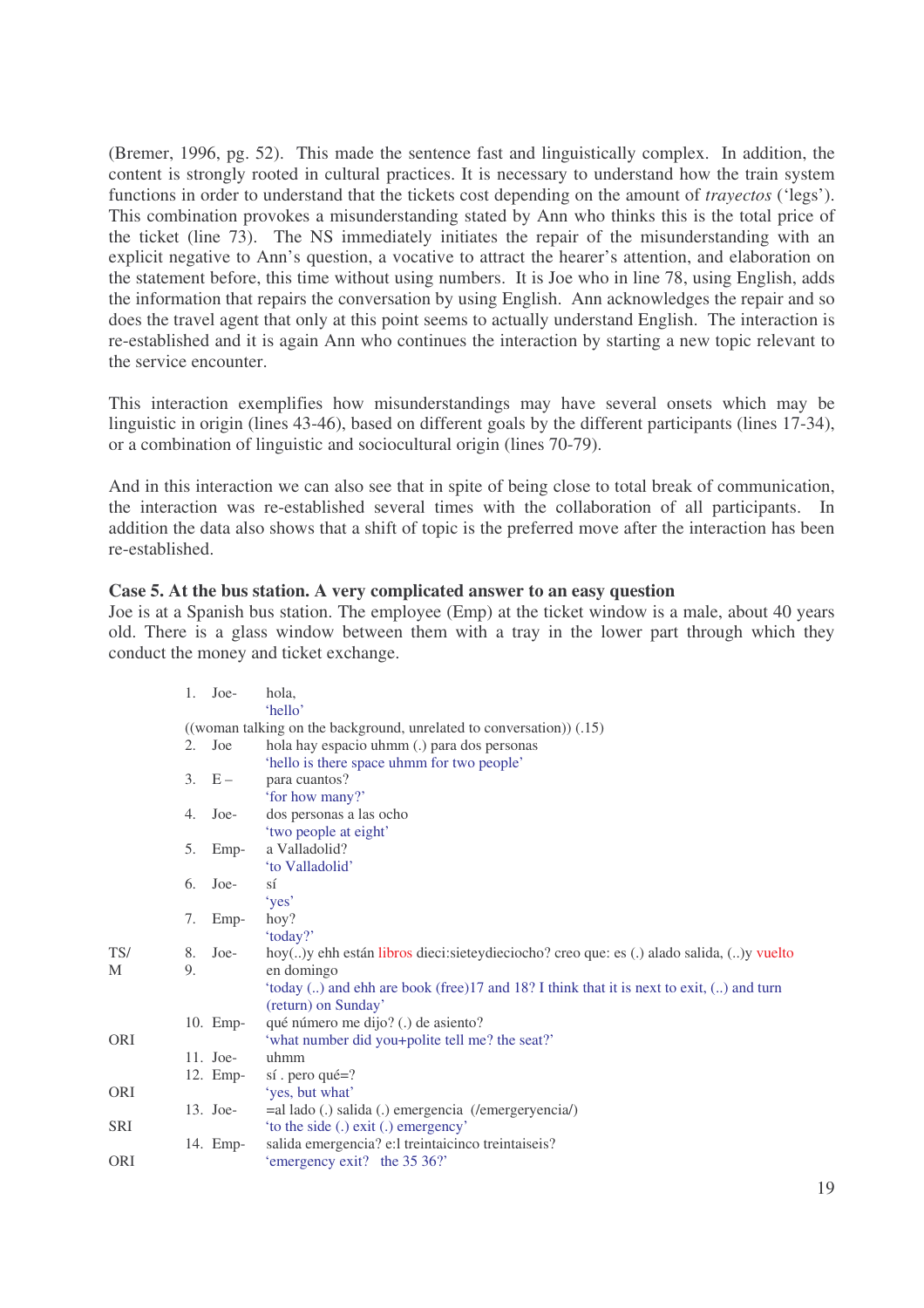|            | (1.5)                                                 |            |                                                                    |  |  |  |
|------------|-------------------------------------------------------|------------|--------------------------------------------------------------------|--|--|--|
|            |                                                       | 15. Emp-   | o sea está alado de la puerta, el treintaicinco y el treintaiseis. |  |  |  |
| <b>ORI</b> |                                                       |            | 'that is it is next to the door'                                   |  |  |  |
|            |                                                       | 16. Joe-   | a sí? . porque soy . alto ah! (.) y un poco mas espacio ah!        |  |  |  |
| <b>SRI</b> |                                                       |            | 'ok? . because I am . tall<br>and a little more space ah!'         |  |  |  |
|            |                                                       | 17. Emp-   | sí ahí está bien, () parte libre de adelante                       |  |  |  |
| <b>SR</b>  |                                                       |            | 'yes, that is a good one, () more room in front'                   |  |  |  |
|            |                                                       | 18. Joe-   | vale. () y vuelto en domingo.                                      |  |  |  |
| AK         |                                                       |            | 'ok. () and return(mispronounced) on Sunday'                       |  |  |  |
|            |                                                       | 19. Emp-   | a la?                                                              |  |  |  |
|            |                                                       |            | 'at?                                                               |  |  |  |
|            |                                                       | $20.$ Joe- | a las ocho.                                                        |  |  |  |
|            |                                                       |            | 'at eight'                                                         |  |  |  |
|            |                                                       | $21.$ Emp- | ocho de la tarde?                                                  |  |  |  |
|            |                                                       |            | 'eight in the evening?'                                            |  |  |  |
|            |                                                       | 22. Joe-   | sí () para dos personas sí?                                        |  |  |  |
|            |                                                       |            | 'yes () for two people, right?'                                    |  |  |  |
|            | $((Emp is issuing the ticket))$ (1.5)                 |            |                                                                    |  |  |  |
|            |                                                       | 23. Emp-   | está en () de la linea con tarjeta no se puede pagar lo (siento)   |  |  |  |
|            |                                                       |            | 'it is in () of the line with credit card one cannot pay (sorry)'  |  |  |  |
|            |                                                       | 24. Joe-   | () tengo dinero                                                    |  |  |  |
|            |                                                       |            | 'I have money'                                                     |  |  |  |
|            | $((\text{Joe takes out wallet})) (1.9)$               |            |                                                                    |  |  |  |
|            |                                                       | 25. Emp-   | veintidós con doce.                                                |  |  |  |
|            |                                                       |            | 'Twenty two with twelve.'                                          |  |  |  |
|            | $(1.0)$ ((sound of coins on the window tray)) $(1.3)$ |            |                                                                    |  |  |  |
|            |                                                       | 26. Emp-   | muy bien! ((Employ puts tickets on tray))                          |  |  |  |
|            |                                                       |            | 'very good!'                                                       |  |  |  |
|            |                                                       | $27.$ Joe- | gracias.                                                           |  |  |  |
|            |                                                       |            | 'thanks.'                                                          |  |  |  |
|            |                                                       | 28. Emp-   | de nada.                                                           |  |  |  |
|            |                                                       |            | 'you're welcome.'                                                  |  |  |  |

In this interaction the trouble source and point of misunderstanding is on line 8, when Joe, the NNS, inquires about the seats in front of the emergency seat. The utterance in line 8 condenses too much information for this type of exchange. So far in the interaction, each sequential pair has resolved one detail of the ticket. Lines 2-4 deal with the number of tickets, lines 5-6 with destination. The employee has been asking a single-answer question in each turn. Line 3 'how many?', line 5 'to Valladolid?'. In line 7 he also asks a question that requires 'yes' or 'no' as an answer. The NNS answers the question ('today'), and without any pause, goes into inquiring about the availability of two concrete seats he think are by the emergency exit and also introduces additional data about the return date. The question was not expected as shown by the employee's turn in which he asks Joe to repeat the numbers ('what numbers did you say?') (line 10), this is the first attempt to repair the miscommunication (other initiated repair). In addition the trouble source turn includes the word *salida* ('exit') but the NNS never produces an audible word *emergencia* ('emergency'). The second part of the employee's utterance (line 10) shows he has not understood Joe's idea of the seats being by the emergency exit. He asks 'what number did you tell me? of seat?' ignoring the key point of the information being that the numbers are not as important as the seats being by the emergency exit. Key point which the NNS tries to get across again when repairing his previous utterance, (line 13). The NNS does not answer this question, seems to be thinking or trying to remember the numbers as by the sound 'uhmmm' (line 11). At this point of breakage it is the NS that tries to rebuild the interaction by asking again (line 12), but he does so in such an ambiguous way that is not clear what he actually asking about. Faced with this ambiguity, the NNS tries to push across his main point (the seats are by the emergency exit), which this time the employer recognizes,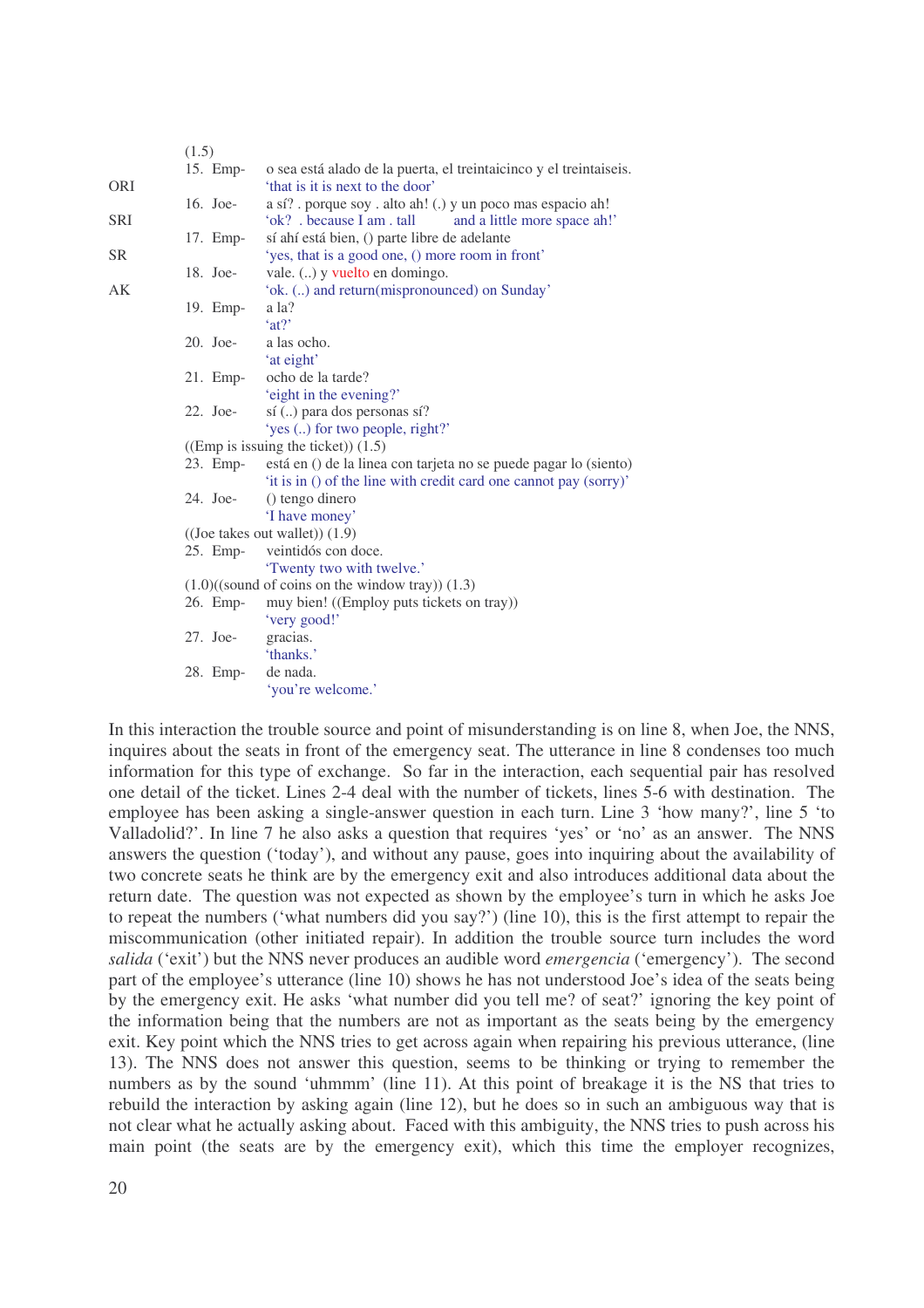formulating a confirmation requests (line 14) 'emergency exit?' and 'thirty five thirty six?. Since his questions are not answered by Joe, he goes into elaboration and reformulation of the utterance (line 15). Joe then accepts his seats numbers and the misunderstanding is successfully repaired by the NS who also adds more information about the seats that confirms they are at the emergency exit ('yes that's good and they ( ) more room in the front'). The NS acknowledges the repair explicitly 'vale' ('ok'), and re-states the communication by moving into another topic, about the return date (that had been ignored in line 8-9) when the miscommunication developed.

In this interaction the miscommunication, in line 8, was due to several factors: grammatical, pragmatical, and content related. First, the use of a complicated unexpected utterance also charged with grammatical inaccuracies and pauses. The NNS used the word *libros* ('books') instead of *libres* ('free'), and *vuelto* instead of *vuelta*. He also used a direct translation from the English utterance 'are 17 and 18 available?', but in Spanish the use of the noun *asientos* ('seats') next to the numbers is required (since it had not been used any time before in the interaction). In addition, the answer was not following the expected pattern set by the question, a 'yes' or 'no' question, and was not following the pattern that the participants had established for the interaction, short questions and answers, interview style. Furthermore, the utterance carried unexpected content, and was pragmatically inappropriate. It is not customary to ask for specific seats when purchasing an autobus ticket, as confirmed by most passengers not seating on their assigned seats, or not knowing were the seat numbers are located (personal experience).

## **Case 6. Echinacea and pragmalinguistic failure**

NNS returns to a shop to buy some Echinacea pills, but they have not arrived yet.

|            | 1.          | $NNS -$   | hola,<br>'hello'                                                                                                                                                                                                               |
|------------|-------------|-----------|--------------------------------------------------------------------------------------------------------------------------------------------------------------------------------------------------------------------------------|
|            | 2.          | $NS -$    | hola<br>'hello'                                                                                                                                                                                                                |
|            | 3.          | $NNS -$   | hola<br>'hello'                                                                                                                                                                                                                |
|            | 4.          | $NS -$    | a ver!<br>'let's'                                                                                                                                                                                                              |
|            | 5.          | $NNS -$   | tinene equines[ea?<br>'do you have echinacea? (english pronunciation))'                                                                                                                                                        |
|            | 6.<br>7.    | $NS -$    | [tardan en llegar porque: no tengo en el almacén de valladolid y<br>las he tenido que pedir a barcelona<br>'it takes time to arrive because i don't have in the supplier in valladolid and<br>I had to ask barcelona for them' |
| <b>TS</b>  | 8.<br>(0.4) | $NNS -$   | oh ok (disappointed)                                                                                                                                                                                                           |
| <b>ORI</b> | 9.<br>(0.3) | $NS -$    | entonces las tienen que mandar el paquete                                                                                                                                                                                      |
| <b>ORI</b> | 10.         | <b>NS</b> | lo que pasa es que las tengo en extracto<br>'so they have to send the package what it happens is that I have them in extract'                                                                                                  |
|            | 11.         | $NNS -$   | no (.) no [interesa<br>'no (.) not interested'                                                                                                                                                                                 |
|            | 12.         |           | [no te gusta<br>'[you don't like them'                                                                                                                                                                                         |
|            | 13.         | $NNS -$   | no no $(0.2)$                                                                                                                                                                                                                  |
|            | 14.         | $NS -$    | entonces yo espero que el lunes lleguen desde barcelona<br>'then i hope they arrive on monday from barcelona'                                                                                                                  |
|            | 15.         | $NNS -$   | oh ok (disappointed)                                                                                                                                                                                                           |
|            | 16.         | $NS -$    | porque tiene que venir el paquete desde allí y tarda más<br>'because the package has to arrive from there and it takes longer'                                                                                                 |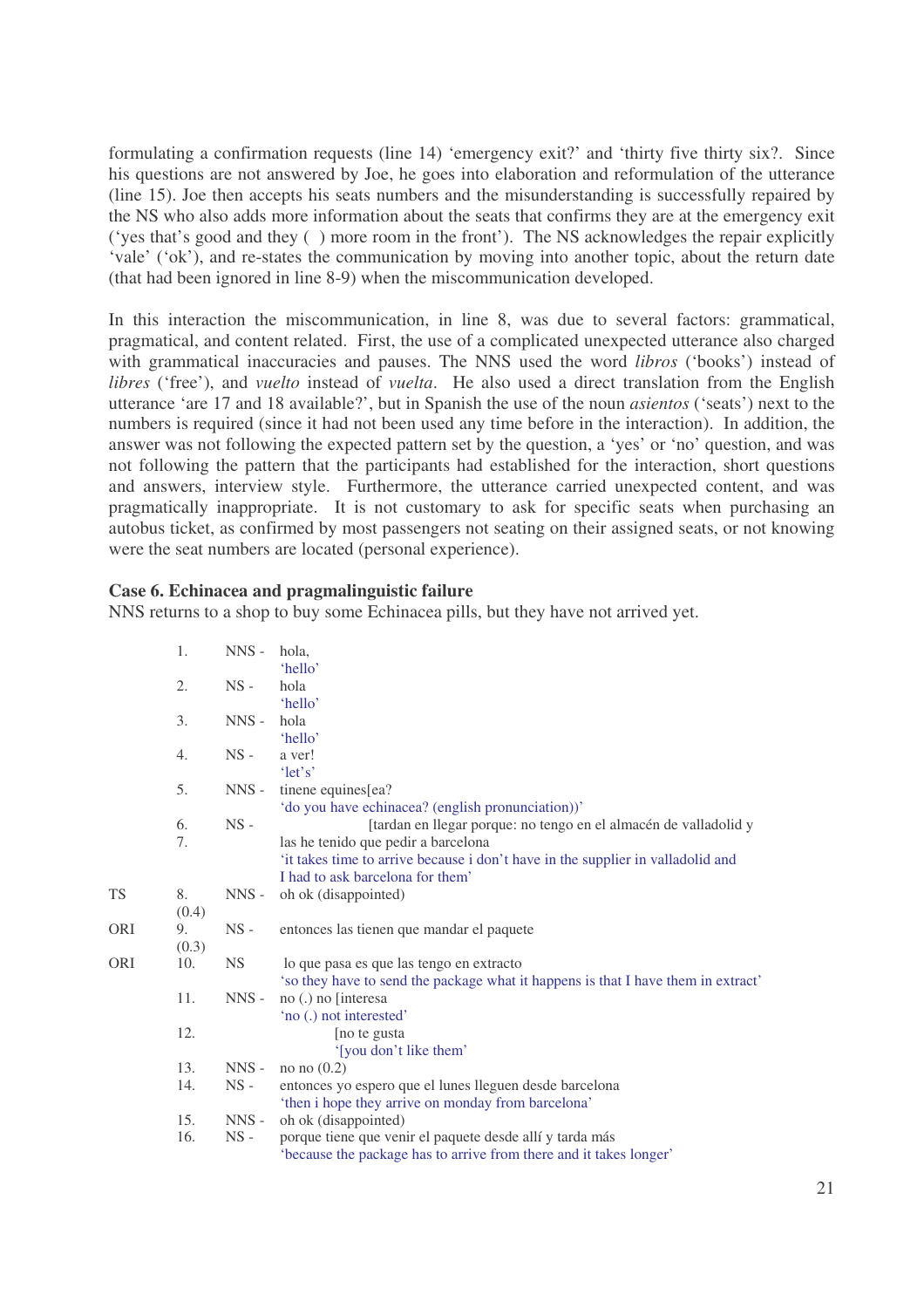|           | 17.<br>18. | $NNS -$<br>$NS -$ | $\alpha$ (.)<br>por eso    |
|-----------|------------|-------------------|----------------------------|
|           |            |                   | 'that's why'               |
|           | (1.4)      |                   |                            |
| <b>SR</b> | 19.        |                   | NNS - vale gracias         |
|           |            |                   | 'ok thanks'                |
|           | 20.        | $NS -$            | gracias a ti, hasta luego  |
|           |            |                   | 'thank you, see you later' |

Although apparently there is no miscommunication in this interaction, a closer look at the pauses and the NNS's answers show that there are actually problems on the pragmatics of the social interaction. If we compare this interaction with a similar interaction involving the same seller and another NS a few days earlier, we can see where the problem in this interaction raises.

| $\mathbf{1}_{\cdot}$ | $NS-$  | hola                                                                      |
|----------------------|--------|---------------------------------------------------------------------------|
|                      |        | 'hello'                                                                   |
| 2.                   | $Shp-$ | hola. buenas ta:rdes                                                      |
|                      |        | 'hello, good evening'                                                     |
| 3.                   | $NS-$  | las velas de limón llegaron ya?                                           |
|                      |        | 'the lemon candles, have they arrive?'                                    |
| 4.                   | $Shp-$ | no: ↓, no tenían en el almacén de aquí ↓                                  |
|                      |        | 'no: $\downarrow$ , they didn't have in the suppliers here $\downarrow$ ' |
| 5.                   | $NS-$  | bueno $\downarrow$ , la próxima semana entonces?                          |
|                      |        | 'ok $\downarrow$ next week then?'                                         |
| 6.                   | $Shp-$ | sí, espero que ya estén.                                                  |
|                      |        | 'yes, I hope they are (here)'                                             |
| 7.                   | NS-    | vale↓, me paso entonces el lunes                                          |
|                      |        | 'ok $\downarrow$ , I'll pass by on Monday then'                           |
| 8.                   | $Shp-$ | va:le::, hasta lue::go                                                    |
|                      |        | 'ok, see you later'                                                       |
| 9.                   | $NS-$  | adiós                                                                     |
|                      |        | 'bye'                                                                     |
|                      |        |                                                                           |

In this dialogue we can see that the NS in line 5 has understood line 4 as enough explanation for her question in line 3. She confirms the understanding '*bueno'* and the question moves into a different topic, ( when are the candles going to arrive). The shop assistant recognizes the pre-closings 'vale' and the intonation contour of the sentence (line 7) and responds appropriately by ending the conversation.

In contrast, the NNS did fail to recognize the pre-closings from the shop assistant (lines 6-7) as marked by the intonation and the long pause at the end of her turn. Instead of closing the conversation here, the NNS responds with minimal feedback and using an intonation that invited his interlocutor to continue. At the point, the assistant is obliged to continue with another explanation, paraphrasing the excuse that she has given before. It is not until turn 17 that the NNS closes the conversation. This conversation shows that service encounters are different to a regular conversation. In a regular conversation, the NS would have probably ended his/her turn and wait for a closing response, and in the absence of this s/he would have closed the conversation him/herself, letting the NNS confused about the break of communication. However, in a service interaction the shop attendance has as much to loose as the client, and this is motivation enough to keep the communication flow until the client is ready to close it. This is an example of pragmalinguistic failure. This situation usually results in inappropriate behaviour and may lead to the NS thinking that the NNS is impolite or it may even be attributed to an intentionality that does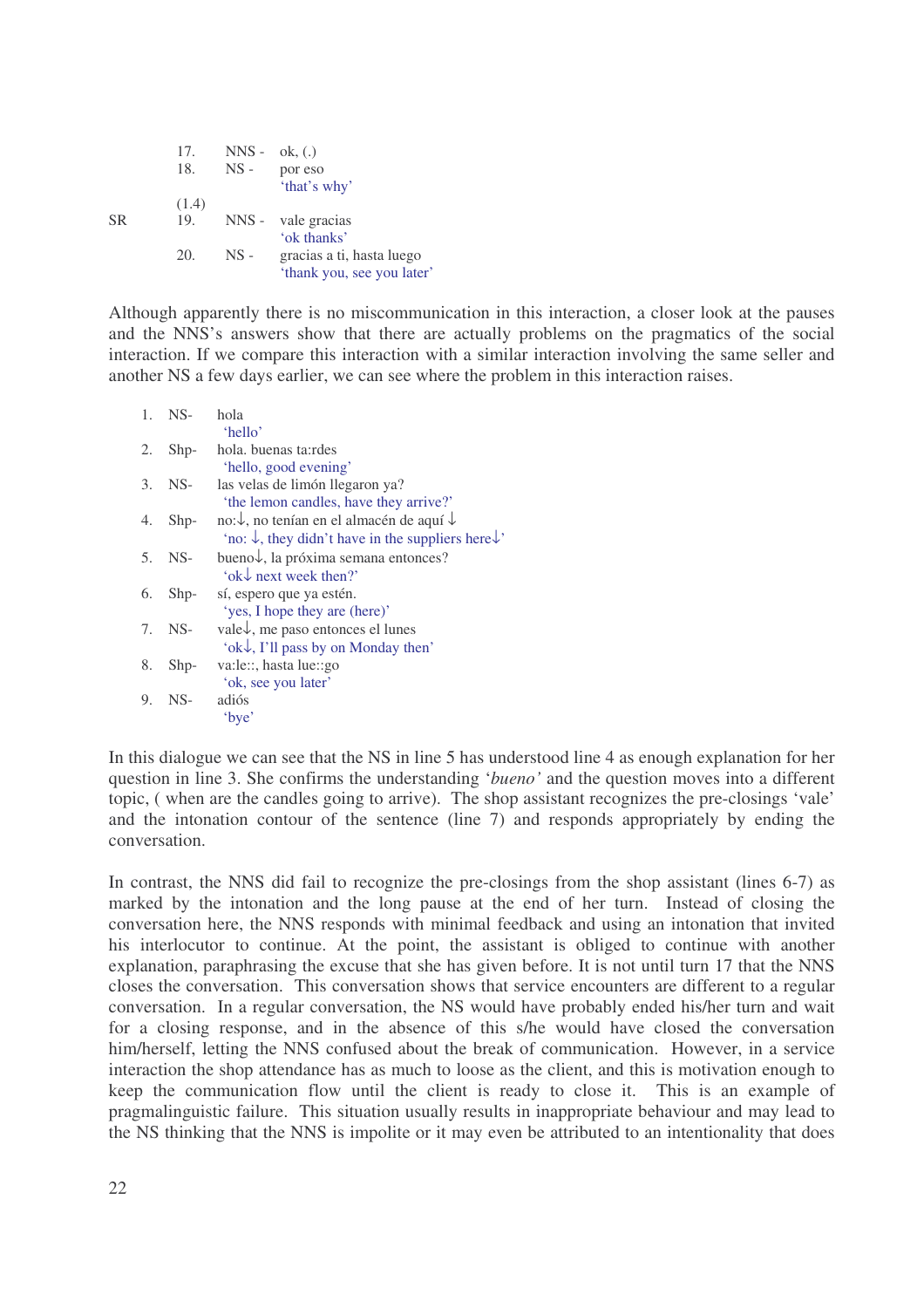not necessarily have. From the NNS perspective it is also more difficult to repair because the problem is not salient to them.

# **Case 7. At the Bank. Different agendas.**

NNS enters this bank for the second time. The first time he wanted to change money but the quantity was too large for this branch and they sent him to the main branch. He comes back to ask for directions to the main branch, but the cashier offers to change the money and take it herself to the main branch later. He still needs direction to the other branch because he wants to open an account there, what he doesn't share with the bank teller.

|                  | 1.  | <b>NNS</b>    | hola<br>'hello'                                                                 |
|------------------|-----|---------------|---------------------------------------------------------------------------------|
| TS               | 2.  | $NS -$        | los has podido cambiar?                                                         |
|                  |     |               | 'Have you been able to change them?'                                            |
| M1               | 3.  | NNS -         | lo siento olvidé direcciones                                                    |
|                  |     |               | 'I am sorry I forgot directions'                                                |
| ORI1             | 4.  | $NS -$        | perdona?                                                                        |
|                  |     |               | 'Excuse me?'                                                                    |
| SRI/M2           | 5.  | $NNS -$       | olvidé::, (.)                                                                   |
|                  |     |               | 'I forgot'                                                                      |
| ORI <sub>2</sub> | 6.  | $NS -$        | olvida:ste?                                                                     |
|                  |     |               | 'you forgot?'                                                                   |
| SRI <sub>2</sub> | 7.  | $NNS -$       | SÍ                                                                              |
|                  |     |               | 'yes'                                                                           |
| ORI <sub>2</sub> | 8.  | $NS -$        | el qué?                                                                         |
|                  |     |               | 'what?'                                                                         |
| SR <sub>2</sub>  | 9.  | $NNS -$       | y: dónde está el otra ofcina-                                                   |
|                  |     |               | 'and where is the other office ((error in agreement))'                          |
| AK/SRI           | 10. | $NS -$        | ah (.) les tienes aquí? (.) les tienes aquí los dólares? ((regional intonat.))  |
|                  |     |               | 'ah! (.) do you have them here? (.) do you have them here, the dollars?'        |
| SR <sub>1</sub>  | 11. | $NNS-$        | sí                                                                              |
|                  |     | $_{\rm NS}$ - | 'yes'                                                                           |
|                  | 12. |               | les has cambiado ya?                                                            |
|                  | 13. | $NNS -$       | 'have you changed them already?'<br>es posible? o necesito [ ir a               |
|                  |     |               | 'is it possible? Or do I need to go to'                                         |
|                  | 14. | $NS -$        | [sí traelos traelos (.) [te los cambio, sí                                      |
|                  |     |               | 'yes bring them (.) I change them, yes'                                         |
|                  | 15. | NNS-          | $[ok(.)$ ok                                                                     |
| SIR1             | 16. | $NNS -$       | pero donde es la otra oficina?                                                  |
|                  |     |               | 'but where is the other branch?'                                                |
| SR               | 17. | $NS -$        | es allí (.) esta calle todo recto (.)                                           |
|                  |     |               | 'it's over there (.) this street down'                                          |
| AK1              | 18. | $NNS -$       | $\uparrow$ <sub>ok</sub>                                                        |
|                  | 19. | $NS -$        | pero bueno por si acaso te lo cambio yo aquí y ya está [porque si no_           |
|                  |     |               | 'but well, just in case I'll change them for you here and that's it [because if |
|                  |     |               | not'                                                                            |
|                  | 20. | $NNS -$       | [está bien?                                                                     |
|                  |     |               | ' [is that all right?'                                                          |
|                  | 21. | $NS -$        | ya voy yo (.) luego puedo ir yo sabes                                           |
|                  |     |               | 'I'll go myself (.) later, I can go, you know'                                  |
|                  | 22. | $NNS -$       | oh no!, es posible para mi [es es (English structure)                           |
|                  |     |               | 'oh, no! It is possible for me it's it's'                                       |
|                  | 23. | $NS -$        | [no (.) para hacértelo mas cómodo (.) déjalo!                                   |
|                  |     |               | ['no, to make it easier for you, don't worry!'                                  |
|                  | 24. | $NNS -$       | ok ((laughing)                                                                  |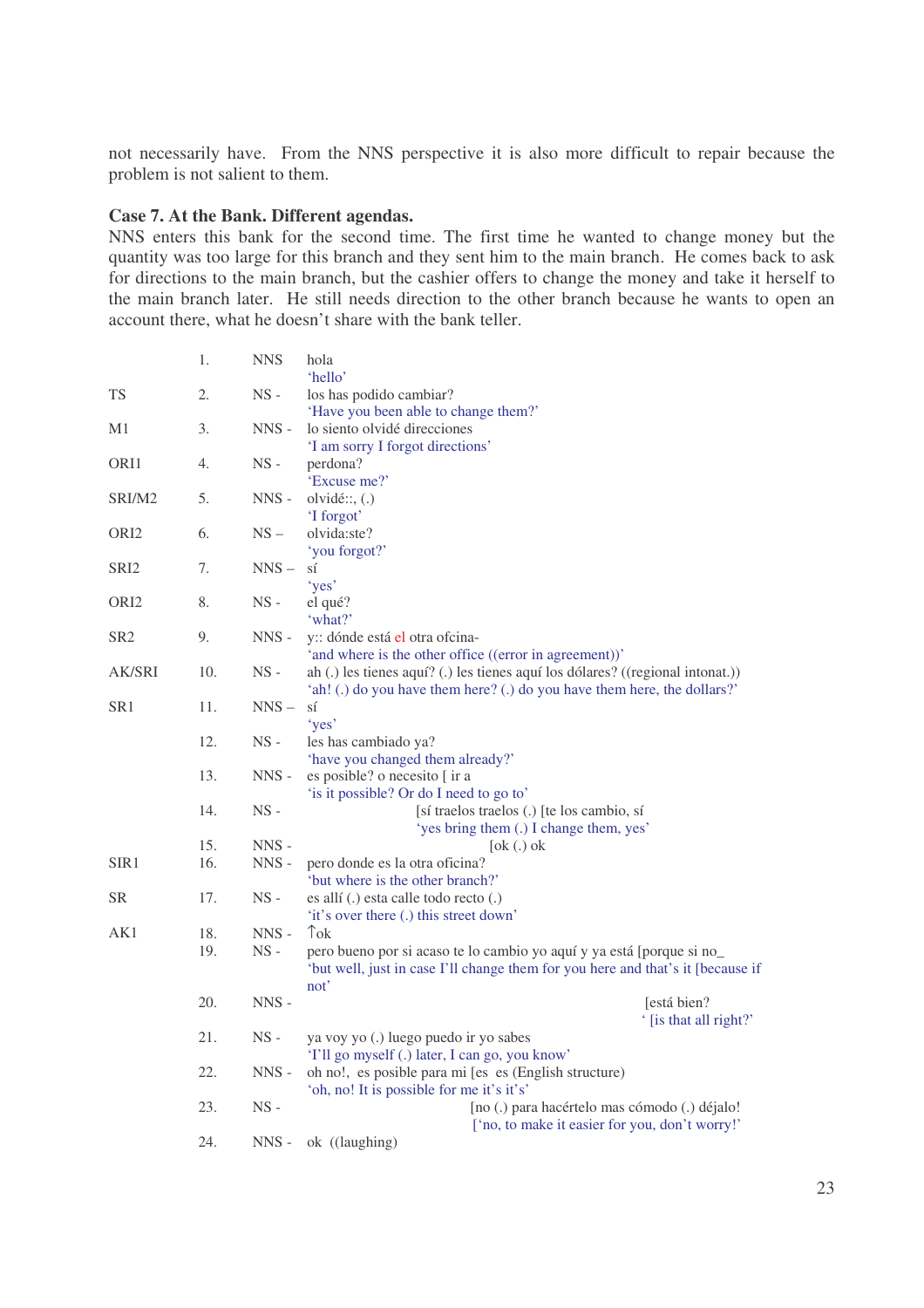This interaction starts by both participants initiating different topics that they would try to carry on without the support of the other participant. This leads inevitably to several miscommunications. The NS, who sent the NNS to another bank to change the money wants to know about this topic: line 2, *los has podido cambiar*? ('did you manage to change them'). We can see from the interaction that the participants know each other and they have talked before about a specific topic as marked by the use of the pronoun *los* ('them') in her opening utterance without its reference noun. On the other hand the NNS comes in the bank with a different purpose, to ask for directions. He doesn't acknowledge the NS's question at all and states his purpose for having come back to the bank, (line 3) *lo siento olvidé direcciones* ('I am sorry I forgot directions'). This turn, which should have been an answer to the question before, (immediate pair), breaks up the flow of the interaction and forces the NS to try to repair by asking directly about the misunderstanding 'excuse me?' (line 4).

The NNS tries to repair this misunderstanding (self initiated repair) by restating the same phrase, but his delay in producing the sentence forces the help of the NS, which tries to elicit the words from him (line 6). Instead the NNS takes this as confirmation check and answers 'yes' instead of finishing his utterance (line 7), this takes the NS to ask more explicitly, by asking exactly about the direct object of the sentence, the element that is still ambiguous, e*l qué?* ('what?'). In English 'what' could be asking either about the object or the subject, but in Spanish the use of the article in front of the interrogative particle, makes clear the question is about the direct object of the sentence and not the subject. Finally, the NNS successfully repairs the interaction by rephrasing and clarifying his first statement (line 9). The NS then acknowledges and this misunderstanding is solved. The conversation is rebuilt by the NS, who still has not been able to push her topic into the interaction. This time she asks in a direct way which causes no problem to the interaction and gets her the answer she has searching for since line 2. But still the NNS has not found out where the other bank branch is. He goes back to this topic (line 16) which the NS successfully resolves in line 17 by giving directions. The directions are very vague though ('over there' 'this street all the way to the end'), and if the NNS had followed them he would have never arrived at the bank. Nevertheless, for the NS this topic is not important since she is already helping him at what he is supposed to be doing at the other bank.

# **Conclusion**

Looking again at the research questions, we can now provide some answers, always limited of course, to the reality of the data analyzed. For an overview see Figure 2 on Appendix1.

Q1: How does misunderstanding occur? (types of misunderstanding). The sources of miscommunication were mainly grammatical (most often lexical), based on content and based on the pragmatics of social interaction.

Q2: Who attempts to repair the miscommunication and how? (types of repair initiation). The repair sequences were initiated both by NS and NNS. The repair was more successful when the repair was done close to the point of misunderstanding. Both self-initiated and other-initiated repairs appeared in the data, and it was usually a combination of both that lead to the successful repair of the interaction, what seems to prove the importance of collaborating to repair the interaction.

Q3: Who repairs the misunderstanding and how is it done? (repair process). The resources that the participants used to repair the interaction varied from visual reference, such as pointing at an element, to full negatives followed by repetitions or reformulations. The data also showed that clarification requests and confirmation checks were often used to initiate the repair sequence. The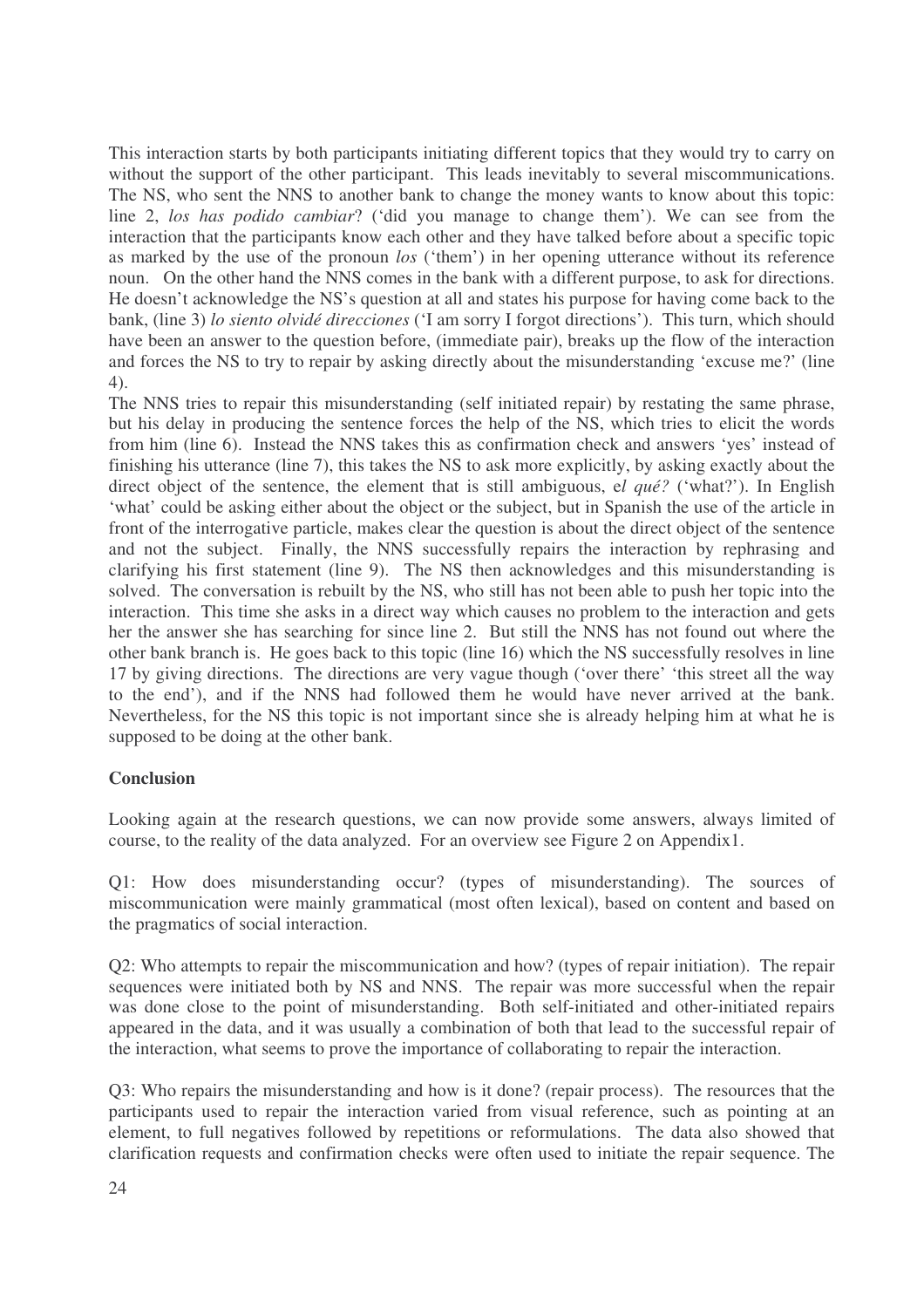repairs were done both by Ns and NNS, although in most of the cases it was the NS who achieved the restoration of the interaction. The strategies that successfully restored the communication vary greatly, form simply supply the lexical item that was the source of trouble to the use of corrective 'no' + supplying the correct information, to the share of pragmatic knowledge that was previously ignored by the NNS. An interesting point is that only 3 strategies of those presented by Tzanne (2000) appeared in the data: speaker corrects in the form 'not X, Y' or No, Y'; speakers corrects in form 'Y', and speaker invites hearer non-verbally to consider interpretation'. In addition, clarification requests and confirmation checks, not included in her framework, appeared often in the data.

Q4: What happens after the misunderstanding is repaired? (re-building the interaction). The data illustrates that there is usually some type of acknowledgment that the interaction has been reestablished (in all cases except one) as the first step towards the re-construction of the interaction. Both NS and NNS re-established the flow of communication and continued the interaction by using several strategies, although two of them were more frequent: continue the normal pattern of a service interaction, or revert back to information that had been ignored when the communication broke down. These strategies may be a reflection of service encounters interaction, in which both participants have a set goal to reach and collaboration is essential to obtain it. Another interesting point that comes out in this service encounters data is that when NNS are engaged in coconstructing the interaction they actually focus on the content and not simply on the form to maintain a 'polite' conversation without real understanding (cases 1, 2 and 7 especially). This was a point of concern presented by Færch and Kasper (1986), which stated that in studies of negotiation, the participants may be maintaining the conversation to ensure 'formal' rather than 'substantive' understanding.

In general, all interactions show that in order to achieve understanding both participants need to cooperate in the construction of the interaction; and that both misunderstandings and repairs are part of the process of constructing communication. In order to help NNS to be socially competent interactors of a language we need to incorporate the process of co-construction in their language training, paying attention not only to the linguistic component but to the socio-pragmatics involved in the communication process.

As for further research, it would be interesting to develop materials and activities that bring coconstruction of interaction to the classroom and find their impact on the students' language and sociopragmatics acquisition. In addition, more research involving NNS needs to be done in different types of encounters, to see what the variations and consistencies of their interactions are. There is a wide-open field of study waiting.

## **Acknowledgments**

I would like to thank Professor Gabriele Kasper for her insightful comments on the manuscript.

#### **References**

Atkinson, M. and J. Heritage 1984. Eds. *Structures of social action: Studies in conversation analysis.* Cambridge: Cambridge University Press.

Banks, S., Ge, G, and Baker, J. 1991. Intercultural Encounters and Miscommunication, in: N. Coupland, H. Giles and J. Wiemann, eds. *"Miscommunication" and Problematic Talk*. Newbury Park, CA: Sage Publications. 103-120

Boden, D. and D. Zimmerman 1991. eds. *Talk and social structure: Studies in ethnomethodology and conversation analysis*. Cambridge: Polity Press.

Bremer, K. 1996. Causes of understanding problems, in: K. Bremer, C. Roberts, M. Vasseur, M. Simonot, and P. Broeder. *Achieving Understanding: Discourse in intercultural encounters.* London, UK: Longman. 37-64.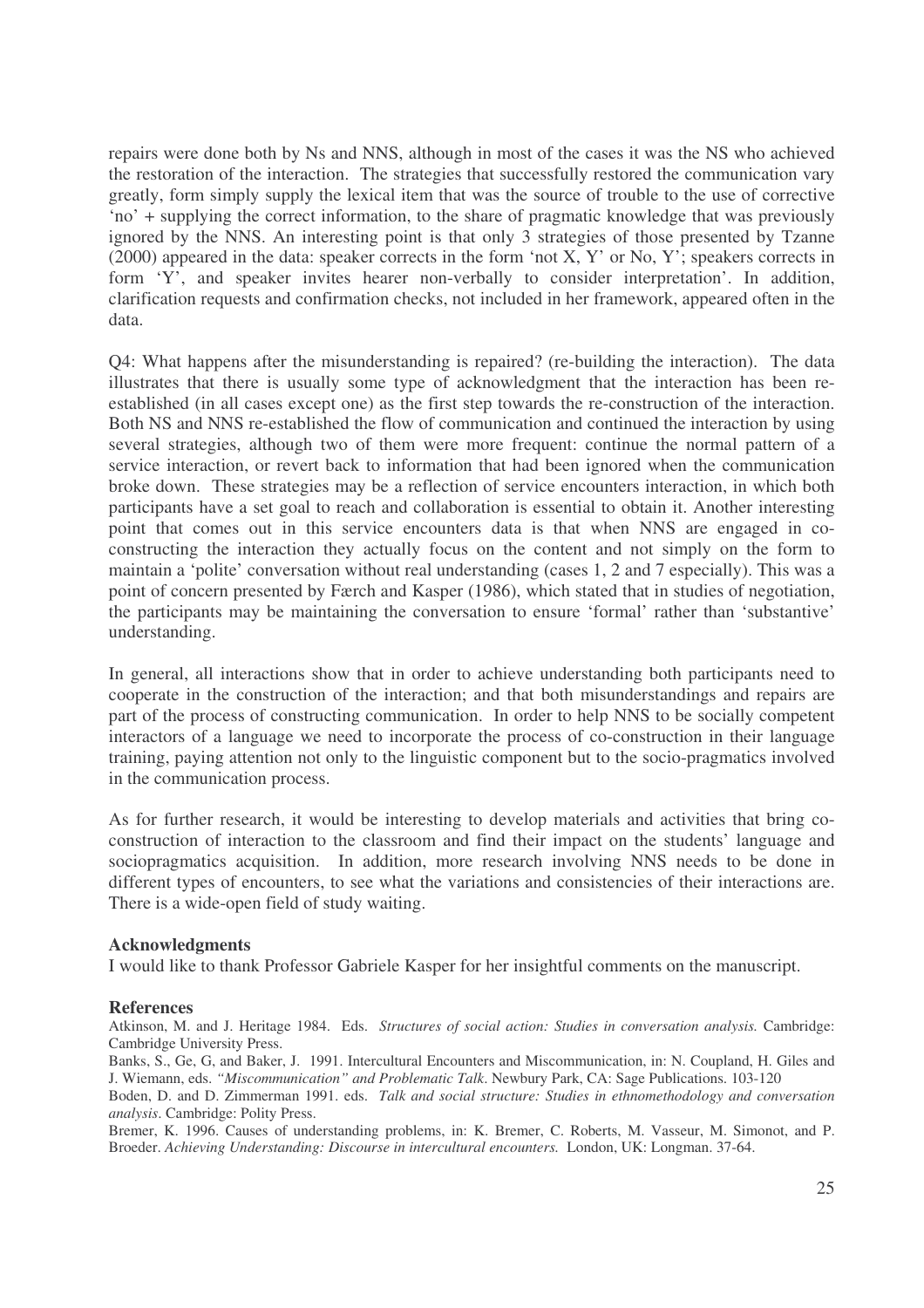Bremer, K. and M. Simonot 1996. Preventing problems of understanding, in: K. Bremer, C. Roberts, M. Vasseur, M. Simonot, and P. Broeder: *Achieving Understanding: Discourse in intercultural encounters.* London, UK: Longman. 159-180.

Bremer, K., Roberts, C., Vasseur, M., Simonot, M., and Broeder, P. 1996. *Achieving Understanding: Discourse in intercultural encounters.* London, UK: Longman.

Coupland, N., H. Giles and J. Wiemann 1991. *"Miscommunication" and Problematic Talk*. Newbury Park, CA: Sage Drummond, K. and R. Hopper 1991. Misunderstanding and Its Remedies: Telephone Miscommunication, in: N. Coupland, H. Giles and J. Wiemann, eds. *"Miscommunication" and Problematic Talk*. Newbury Park, CA: Sage Publications.

Ellis, R. 1994. *The study of second language acquisition.* Oxford: Oxford University Press.

Færch, K. and G. Kasper 1986. The role of comprehension in second language learning. *Applied Linguistics,* 7: 257-74. Firth, A. 1996. The discursive accomplishment of normality: On 'lingua franca' English and conversational analysis. *Journal of Pragmatics,* 26: 237-259.

Gass, S. and E. Varonis 1991. Miscommunication in Nonnative Speaker Discourse, in: N. Coupland, H. Giles and J. Wiemann, eds. *"Miscommunication" and Problematic Talk*. Newbury Park, CA: Sage

Goffman, E. 1971. *Relations in public. Microstudies of the public order.* Harmondsworth, Middlesex: Penguin

Gudykunst, W. B. and S. Ting-Toomey 1990. Ethnic identity, language and communication breakdowns, in: H. Giles and P. Robinson, eds. *Handbook of language and social psychology.* London: John Wiley. 309-328

Gumperz, J. 1978. The conversational analysis of interethnic communication, in: E. L. Ross, ed. *Interethnic communication: Proceedings of the Southern Anthropological Society.* Athens, GA: University of Georgia Press.

Gumperz, J. and D. Tannen 1979. Individual and social differences in language use, in: C. Fillmore, D. Kempler and W.S-Y. Wang, eds. *Individual differences in language ability and language behaviour*. New York: Macmillan. 305-325 Hall, J. 1993. The role of oral practices in the accomplishment of our everyday lives: The socio cultural dimension of interaction with implications for the learning of another language. *Applied Linguistics,* 14,2: 145-166.

Hatch, E. 1978. Discourse analysis and second language acquisition, in: E. Hatch, ed. *Second Language Acquisition: A Book of Readings*. Rowley, MA: Newbury House. 402-435.

Hansell, M. and C.S. Ajirotutu 1982. Negotiating interpretations in interethnic settings, in: J. Gumperz, ed. *Language and Social Identity*, Cambridge, UK: Cambridge University Press. 85-94.

Hewstone, M., and H. Giles 1986. Social groups and social stereotypes in intergroup communication: A review and model of intergroup communication breakdown, in: W. B. Gudykunst, ed, *Intergroup Communication,* London: Edward Arnold. 10-26

Hinnenkamp, V. 1987. Foreign talk, code switching, and the concept of trouble, in: K. Knapp, W. Enninger, and A. Knapp-Potthoff, eds. *Analyzing intercultural communication.* Berlin: Mouton de Gruyter. 137-180

Hinnenkamp, V. 1991. Talking a person into interethnic discourse: An analytical case study, in: J. Blommaert and J. Verschueren, eds. *The Pragmatics of International and Intercultural Communication.* Amsterdam: Benjamins

Hinnenkamp, V. 2003. Misunderstandings: Interactional structure and strategic resources, in: J. House, G. Kasper, and S. Ross, eds., *Misunderstandings in Social Life: Discourse Approaches to Problematic Talk*. London, UK: Longman. 57-81

House, J., G. Kasper and S. Ross eds. 2003. *Misunderstandings in Social Life: Discourse Approaches to Problematic Talk.* London, UK: Longman.

Hosoda, Y. 2000. Other-Repair in Japanese Conversations between Nonnative and Native Speakers. *Issues in Applied Linguistics* 11(1): 39-63.

Koole, T. and D. ten Thije, J. 2001. The reconstruction of intercultural discourse: Methodological considerations. *Journal of Pragmatics*, 33:571-587.

Lave, J., and E. Wenger 1991. *Situated Learning: Legitimate Peripheral Participation.* Cambridge: Cambridge University Press.

Milroy, L. 1984. Comprehension and context: Successful communication and communicative breakdown. In P. Trudgill, ed. , *Applied Sociolinguistics*. London: Academic Press. 7-21

Ochs, E. 1991. Misunderstanding children, in: N. Coupland, H. Giles and J. Wiemann, eds. *"Miscommunication" and Problematic Talk*. Newbury Park, CA: Sage Publications.

Pica, T. 1994. Research on negotiation: What does it reveal about second-language learning conditions, processes, and outcomes. *Language Learning, 44*: 493-527.

Roberts, C. 1996. A social perspective on understanding: some issues of theory and method. In K. Bremer, C. Roberts, M. Vasseur, M. Simonot, and P. Broeder . *Achieving Understanding: Discourse in intercultural encounters.* London, UK: Longman. pp 9-36.

Schegloff, E. 1977. Third turn repair. In G. R Guy, C. Feagin, D. Schiffrin, and J. Baugh eds. *Towards a social science of language. Papers in honor of William Labov*, 2: 31-44. Amsterdam: John Benjamins

Schegloff, E. 2000. When 'Others' Initiate Repair. *Applied Linguistics*, 21: 205-242.